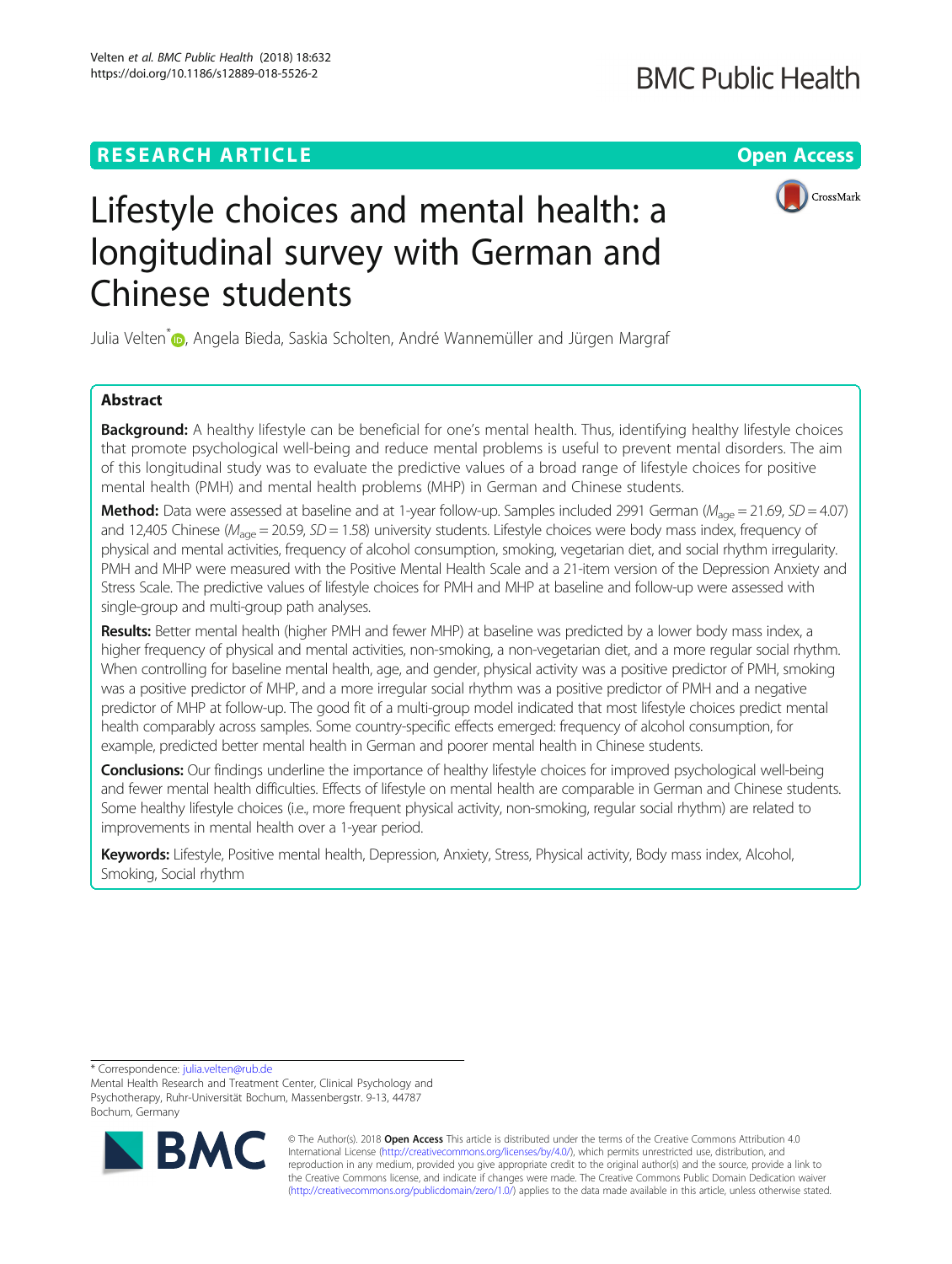# Background

Mental health is recognized as a critical component of public health [[1\]](#page-12-0). The need for health promotion, prevention, and treatment programs for mental disorders is one of the primary health challenges of the twenty-first century [[2\]](#page-12-0). The World Health Organization (WHO) describes mental health as a "state of well-being in which every individual realizes his or her own potential, can cope with the normal stresses of life, can work productively and fruitfully, and is able to make a contribution to her or his community" [\[3](#page-12-0)]. In line with this definition, mental health researchers increasingly acknowledge that the absence of mental illness does not necessarily imply a state of psychological well-being [[4](#page-12-0)–[6](#page-12-0)]. Mental health problems (MHP) can be defined as the presence of psychopathological symptoms (e.g., depressive mood, excessive anxiety, or compulsive behavior) that indicate mental disorders defined in the classification systems of the American Psychiatric Association [\[7](#page-12-0)] or the WHO [[8](#page-12-0)]. Two theoretical approaches are most relevant for positive mental health (PMH), as it is interpreted in this study: From a hedonic perspective, PMH includes positive affect, positive mood, and high life-satisfaction, whereas from an eudaimonic perspective, PMH is an optimal functioning of an individual in everyday life (for more information, please see [[4,](#page-12-0) [9](#page-12-0), [10\]](#page-12-0). Thus, PMH is defined as the presence of general emotional and psychological well-being [[11](#page-12-0)]. For the current study, both hedonic and eudaimonic approaches were taken into account and assessed with the Positive Mental Health Scale [\[12\]](#page-12-0).

#### Lifestyle and health

It is commonly known that leading a healthy life can be beneficial for one's well-being. But what exactly does a healthy lifestyle entail? According to the WHO, a healthy lifestyle means to engage in regular physical activity, to refrain from smoking, to limit alcohol consumption, to eat healthy food in order to prevent overweight. These behaviors should lead not only to better physical health, but also foster mental well-being [[13\]](#page-12-0). The WHO fact sheet is supported by research data showing that engaging in sports or moderate to rigorous physical activity [\[14](#page-12-0)], partaking in cultural or mental activities [[15,](#page-12-0) [16](#page-12-0)], refraining from smoking [[17](#page-12-0)], practicing moderation in alcohol consumption [\[18](#page-12-0)], maintaining a body mass index (BMI) within the range of normal weight [\[19\]](#page-12-0), and following a healthy diet [\[20](#page-12-0)] can have positive health effects and reduce the risk of various somatic diseases, including cancer [\[21](#page-12-0)], heart disease [[22\]](#page-12-0), or stroke [\[23](#page-12-0)]. In addition to the relevance of lifestyle for physical health, findings concerning the importance of healthy lifestyle choices for both PMH and MHP are accumulating, with prospective studies consistently finding a bidirectional relationship between lifestyle and

mental health variables [[24,](#page-12-0) [25\]](#page-12-0). More precisely, studies showed that lifestyle can have a positive effect on symptoms of depression and anxiety [\[25](#page-12-0), [26\]](#page-12-0), life satisfaction [[27\]](#page-12-0), and self-perceived general mental health [[28](#page-12-0)–[30](#page-12-0)]. In order to investigate the relevance of lifestyle on mental health we selected seven lifestyle factors that, according to the WHO fact sheet [[13](#page-12-0)] and our own data [[31](#page-12-0)–[33](#page-13-0)], show significant associations to mental health outcomes.

# Which lifestyle choices are beneficial to mental health? Body mass index

Obesity—which describes severe overweight with a BMI higher than 30  $[34]$  $[34]$ —is associated with worse MHP, especially with self-reported symptoms of depression, anxiety, and stress [\[35\]](#page-13-0). In a sample of 886 midlife women, higher BMI was associated with symptoms of anxiety and depression and also with lower PMH, measured with a mental health subscale of the Medical Outcomes Study Short-Form 36 (SF-36; [[36\]](#page-13-0)), a questionnaire that measures well-being and quality of life [\[25](#page-12-0)]. In another population-based study of 7937 adults, higher BMI was associated with higher MHP, namely symptoms of depression, anxiety, and stress, and also predictive of lower PMH measured with the Satisfaction with Life Scale [[37\]](#page-13-0), a short measure designed to assess the judgmental component of personal well-being  $[33]$  $[33]$ . A metaanalysis of longitudinal studies that assessed the relationship between overweight—a BMI between 25 to 29.99—obesity, and mental health in 58,745 participants showed that both overweight and obesity predicted future symptoms of depression as well as onset of a depressive disorder [[38](#page-13-0)].

#### Physical activity

In a review of prospective studies, physical activity was identified as a protective factor against the risk of developing depression [\[39](#page-13-0)]. In patients with chronic medical conditions, exercise training interventions reduced symptoms of anxiety. Compared to non-exercise control conditions, a small reduction in anxiety symptoms was found  $(d = 0.29)$  [[40](#page-13-0)]. Individuals diagnosed with Major Depression participating in an aerobic exercise intervention showed significant improvements in depression comparable to participants receiving pharmacological treatment [[41\]](#page-13-0). In a meta-analysis of intervention studies in older adults, aerobic exercise  $(d = 0.29)$  and moderate intensity training  $(d = 0.34)$  were most beneficial for participants' psychological well-being [\[42](#page-13-0)].

### Mental or cultural activities

Receptive (e.g., visiting museums or concerts) and creative (e.g., playing an instrument or painting) cultural or mental activities were associated with lower MHP,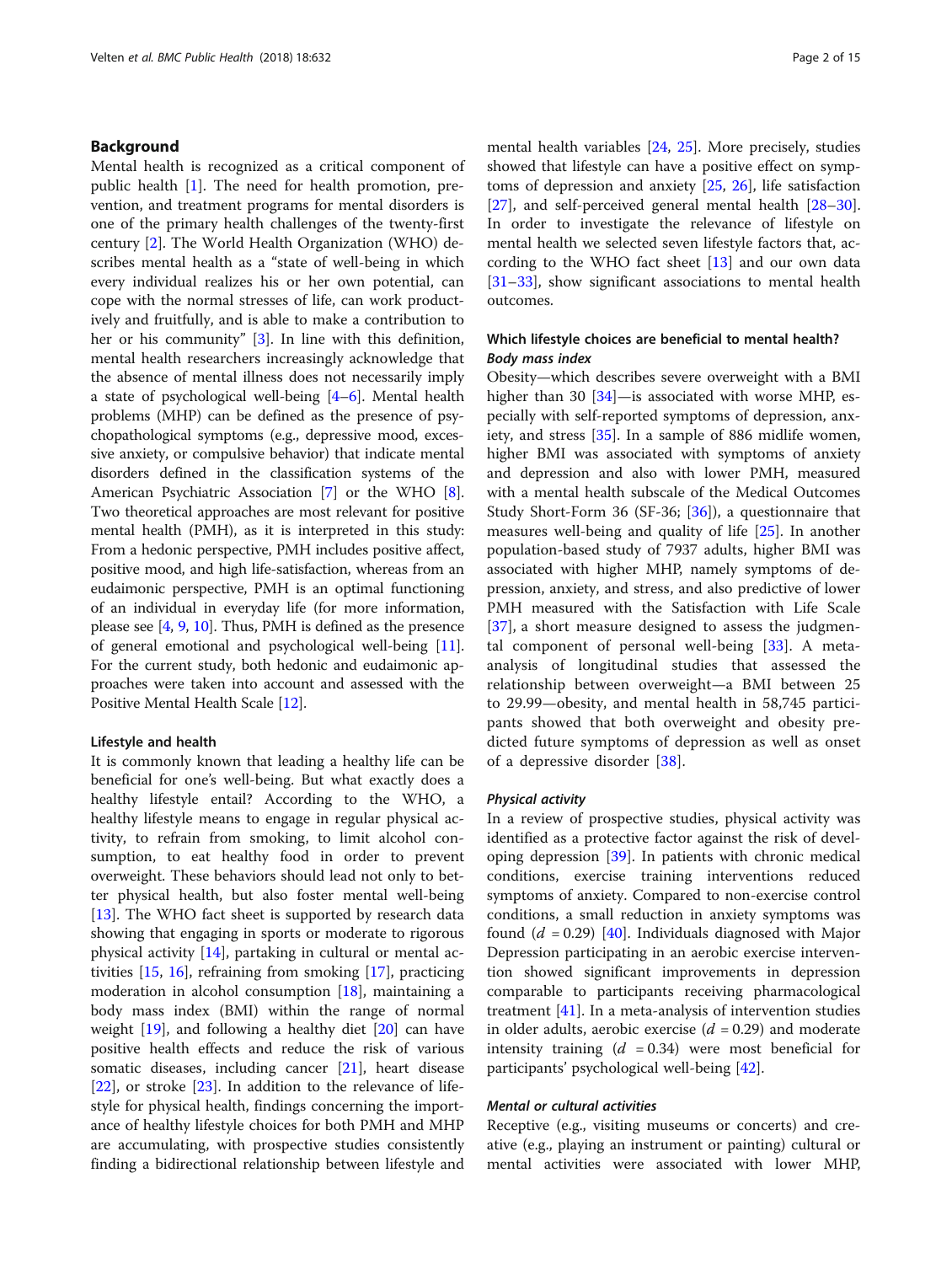namely symptoms of anxiety and depression, and higher PMH, namely life satisfaction [\[33](#page-13-0), [43](#page-13-0)]. In a large longitudinal study including more than 16,000 middle-aged individuals, cultural leisure-time activities were predictive of lower MHP at follow-up 5 years later [[44\]](#page-13-0). Not all studies supported the relevance of mental activities for mental health. In a prospective study with first-year medical students, leisure-time activities such as playing music or being active in a religious community were not predictive of self-reported mental health at follow-up 1 year later [[45\]](#page-13-0). As bivariate correlations and nonsignificant regression coefficients for cultural activities and mental health were not reported, the findings of this study should be interpreted with caution.

#### Alcohol consumption

The relationship between alcohol consumption and mental health is quite controversial. While some studies identified a nonlinear relationship—with elevated risks for depression and anxiety for abstainers and heavy drinkers as compared to light/moderate drinkers [[46](#page-13-0)]—other studies did not find a meaningful correlation between alcohol consumption and symptoms of MHP [[25](#page-12-0)]. Individuals who identify themselves as alcohol abstainers show higher levels of anxiety and depression in comparison to those who do not report alcohol consumption but do not label themselves abstainers [[47](#page-13-0)]. It is, however, problematic to interpret these findings to support the positive effects of moderate alcohol consumption, as many individuals who abstain from alcohol do so for a reason, such as a history of alcohol abuse or other health issues [[47](#page-13-0)]. To identify the relevance of other confounding variables in the relationship between a facet of PMH, life satisfaction, a series of analyses was conducted using a large population sample in Russia [\[48\]](#page-13-0). The u-shaped relationship between alcohol consumption and life satisfaction that was found in men and women, was flattened when sociodemographic factors (e.g., age, gender, and occupational status), smoking, and BMI where included as control variables. In other words, the positive relationship between moderate alcohol consumption and mental health is likely to be influenced by other sociodemographic characteristics or lifestyle factors and not caused by the alcohol consumption itself [\[48\]](#page-13-0).

#### **Smoking**

Smoking has been identified as a risk factor for MHP [[49,](#page-13-0) [50](#page-13-0)]. A meta-analysis of prospective studies with follow-up periods between 7 weeks and 9 years showed that individuals who quit smoking experience a significant decrease in MHP—symptoms of depression, anxiety, and stress—and an increase in PMH—psychological quality of life and positive affect—compared to continuing smokers [[51\]](#page-13-0). In line with these findings, a Dutch study with more than 5000 participants showed that individuals who quit smoking do not experience a loss in life satisfaction, but rather an increase in well-being [\[52](#page-13-0)]. During early adolescence, smoking is associated with MPH and especially symptoms of depression [[53\]](#page-13-0). The relationship between mental health and smoking is bidirectional: Young smokers with anxiety and depression are more likely to develop a nicotine addiction in early adulthood [\[54](#page-13-0)].

#### Vegetarian diet

Compared to other lifestyle choices, a vegetarian diet has only rarely been investigated in the context of mental health. In a prospective study of more than 9000 young women in Australia, vegetarians and semivegetarians (i.e., individuals who excluded red meat, but would eat other meat, poultry, and fish) were more likely to experience mental health problems such as symptoms of depression and anxiety, or sleeplessness [[55\]](#page-13-0). They also reported lower PMH as measured by the SF-36. In a representative study of German adults, individuals who reported a vegetarian diet were more likely to be diagnosed with depressive, anxiety, somatoform, or eating disorders [\[56](#page-13-0)]. These findings are in stark contrast to the proposed positive effects of a vegetarian diet on physical health (e.g., [\[57](#page-13-0)]). Authors propose that these findings may be caused by psychological traits that influence both eating habits and mental health such as perfectionism. An alternative explanation is based on the finding that mental health difficulties often precede a vegetarian diet. Individuals who experience mental health difficulties may try to modify their behavior in a way that is perceived as healthier or their mental health issues may sensitize them to the suffering of animals [\[56\]](#page-13-0). The relevance of a vegetarian diet for PMH and MHP has not been investigated in a prospective study including a variety of other lifestyle choices. As prevalence of a vegetarian diet varies drastically between, for example Asian and European countries [[57\]](#page-13-0), the lack of cross-cultural studies including more than one country is another shortcoming in the literature [\[56](#page-13-0)].

#### Social rhythm irregularity

The association between MHP and disturbances of circadian rhythms is documented, especially for schizophrenia, bipolar disorder, and depression [\[58](#page-13-0)]. Disruptions of the circadian rhythm may trigger or exaggerate manic episodes [[59](#page-13-0)]. There is evidence that the circadian system does also influences one's capacity for mood regulation [\[60\]](#page-13-0). Additionally, an irregular social rhythm, which includes social contacts, are also associated with mood disorders in elderly patients [[61](#page-13-0)]. In one of the first population-based studies investigating rhythm irregularity and mental health, irregular circadian and social rhythm were both associated with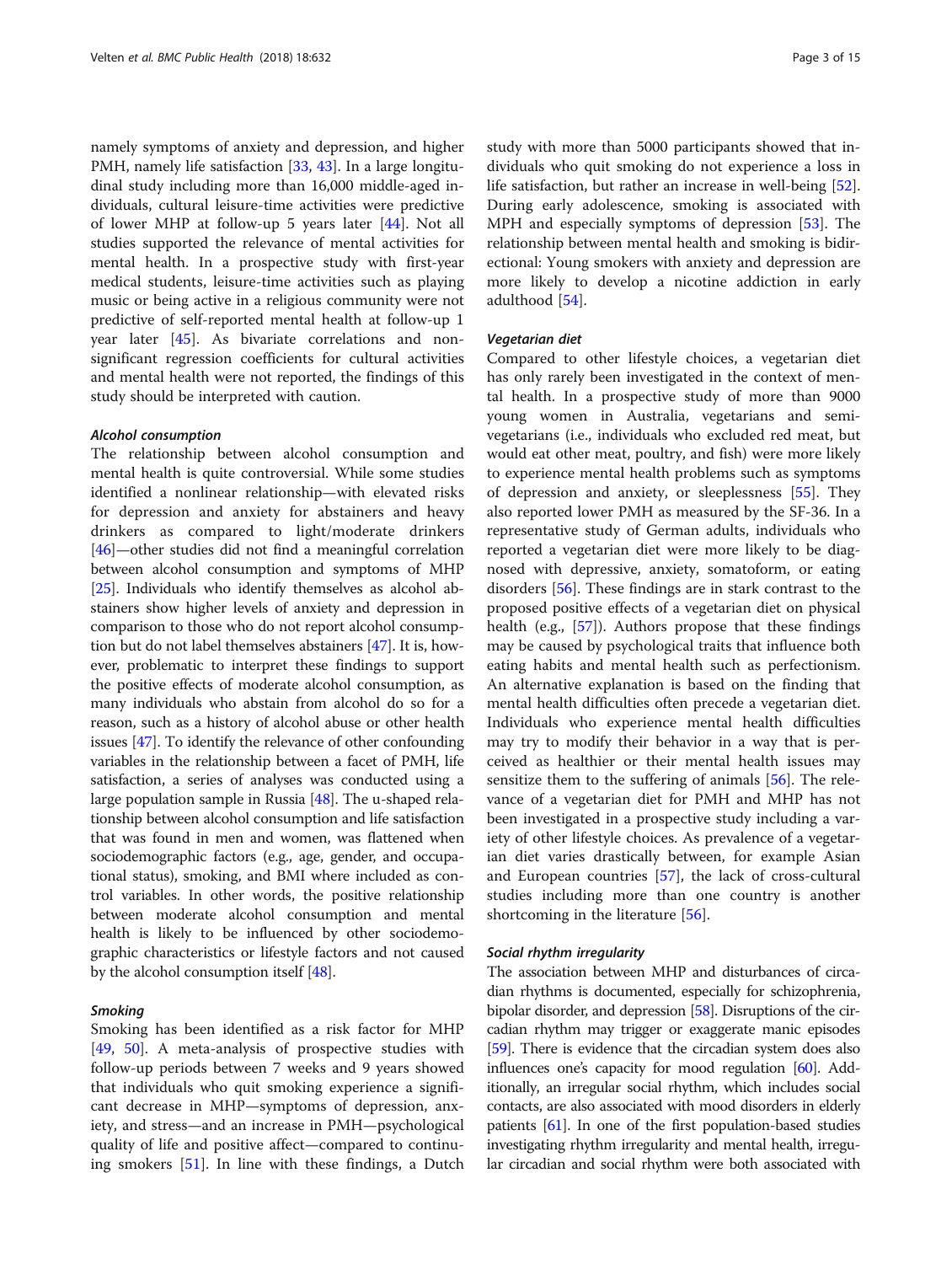more MHP and lower life satisfaction in a German sample [[33](#page-13-0)]. This finding was replicated cross-culturally in representative Russian and Chinese samples [\[31\]](#page-12-0). Prospective studies concerning the relevance of social rhythm irregularity on future MHP and PMH are still lacking.

While some longitudinal studies indicate the relevance of lifestyle factors for future MHP, evidence for the prediction of future PMH is much rarer. In addition, most studies focus on one or two lifestyle choices and do not investigate the relative importance of a broad range of behaviors for PMH and MHP. As many lifestyle choices are interrelated—for example, individuals who exercise regularly are less likely to be overweight or obese—those studies do not explain the individual contribution of certain lifestyle choices on mental health outcomes. Lastly, the majority of studies only include U.S. American or European participants. The focus on Western samples precludes crosscultural conclusions about the relevance of lifestyle choices for PMH and MHP. Germany is an individualistic Western country which has undergone structural changes in the 1990s (specifically the reunification of West and East Germany) [\[62](#page-13-0)]. In contrast, China is a collectivistic Asian country [\[63](#page-13-0), [64\]](#page-13-0) in which old values and traditions interact with a rapid economical and technical development (e.g., [[65](#page-13-0)]). Thus, for this study, data from German and Chinese students were analyzed as both countries differ regarding various cultural, historical, social, and geographical conditions.

#### The present study

The aim of this study was to overcome these limitations by investigating the impact of seven major lifestyle factors—BMI, physical and mental activities, alcohol consumption, smoking, vegetarianism, and social rhythm irregularity—on concurrent and future PMH and MHP in two large student samples from Germany and China. We predicted that a lower BMI, a higher frequency of physical and mental activities, a lower frequency of alcohol consumption, non-smoking, a non-vegetarian diet, and a more regular social rhythm would be predictive of better mental health at baseline, operationalized as higher PMH and fewer MHP. As longitudinal studies including a variety of lifestyle factors are lacking, no predictions about the relevance of specific lifestyle factors for the prediction of future mental health were made. We expected, however, that mental health at baseline would predict mental health at follow-up.

#### Method

# Procedure

The present study was conducted as part of the Bochum optimism and mental health studies (BOOM-studies), which aim to investigate risk and protective factors of mental health in population-based and student samples with cross-sectional and longitudinal assessments across different cultures. Data presented in this study were collected in different student cohorts between 2012 and 2016 in a German (Ruhr-Universität Bochum) and three Chinese universities (Capital Normal University Beijing, Hebei United University, and Nanjing University). Participants in both countries were sent an invitation to the study via email. They received no incentives for participation. Data were assessed through self-administered surveys (i.e., paper-pencil and online surveys in China and an online survey in Germany). Depending on the assessment method, participants gave their informed consent written or online after being informed about anonymity and voluntariness of the survey. Language specific versions of psychometric instruments were administered using the forward-backward-translation method [[66](#page-13-0)]. In case of discrepancies, the procedure was repeated until complete agreement was achieved. All procedures were carried out in accordance with the provisions of the World Medical Association Declaration of Helsinki (2013). The Ethics Committee of the Faculty of Psychology of the Ruhr-Universität Bochum approved the study in total (Reference number 073). Since the data were anonymized from the beginning of data collection, no statement by an ethics committee was required in China. The participating Chinese Universities were, however, informed and acknowledged the approval by the German ethics board. The Chinese sample included students below age 18. Chinese laws grant inscribed university students of all ages the rights to decide for themselves about study-related issues including participation in studies. Thus, no consent to participate was collected from the parents or guardians.

#### **Participants**

In total, 2,991 German and 12,405 Chinese participants had valid data at baseline, which was defined as having data for at least half of lifestyle predictors (see Additional file [1\)](#page-11-0). German participants,  $M_{\text{age}} = 21.69$ , SD = 4.07, range = 15 to 65, were significantly older than Chinese participants,  $M_{\text{age}} = 20.59$ ,  $SD = 1.58$ ,  $range = 15$  to 36,  $t(14461) = 23.05, p < .001, d = 0.47$ . Both samples included more female than male participants (German sample: 58.9% female; Chinese sample: 61.9% female). In the German sample, 50.6% reported being in a committed partnership, while in the Chinese sample 20.8% did so,  $\chi^2(1) = 1083.37$ ,  $p < .001$ ,  $d = 0.55$ . Six-hundred and thirty-six German and 8,933 Chinese students had at least one valid value at follow-up.

# Measures

# Body mass index

Body mass index (BMI) was calculated from weight and height as weight divided by height squared  $(kg/m<sup>2</sup>)$ .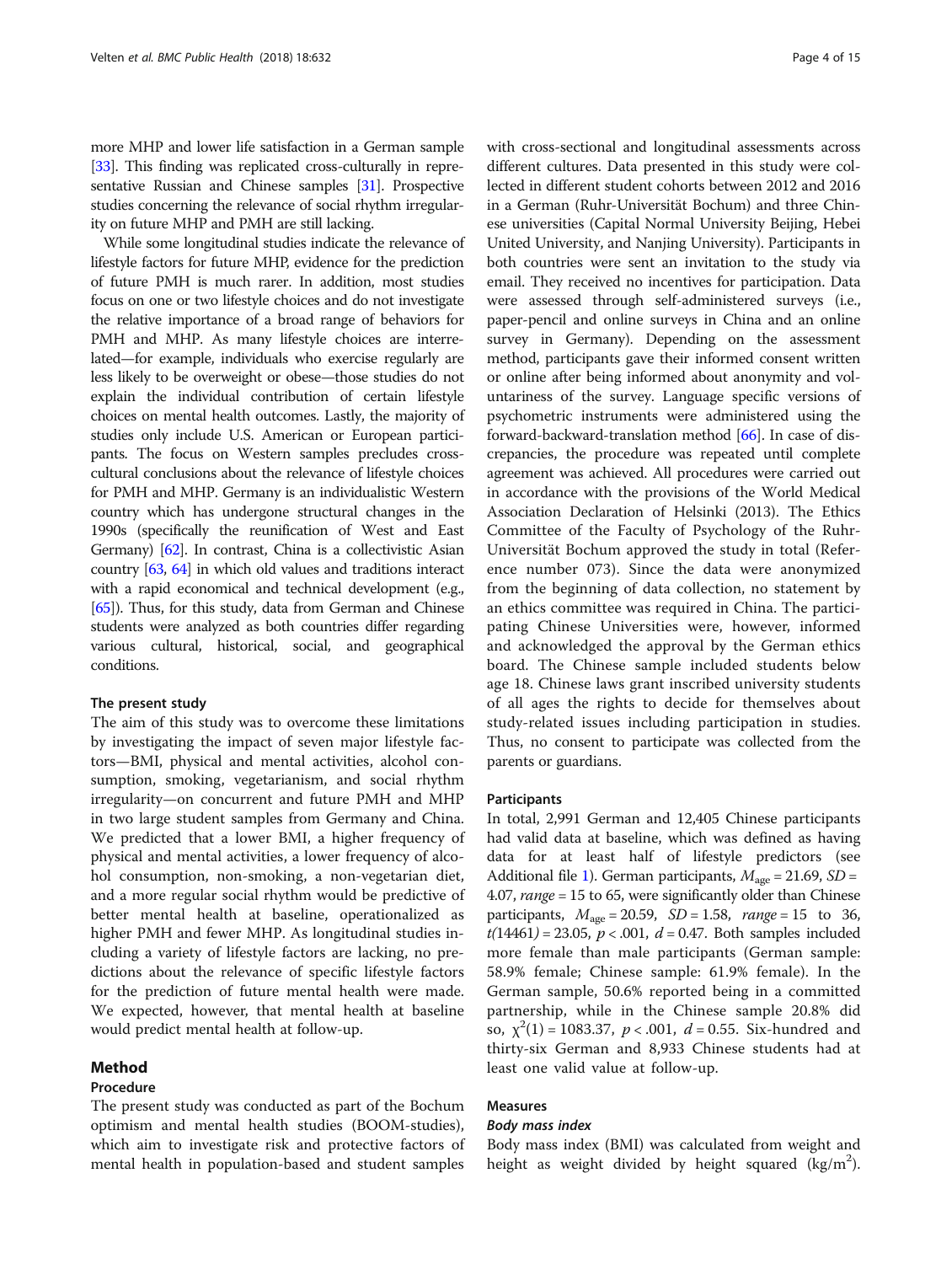According to the WHO, overweight is a BMI greater than or equal to 25, and obesity is a BMI greater than or equal to 30 [[34](#page-13-0)]. Height and weight were assessed via self-report. Self-reported measurements of height and weight have been found to be very reliable, except for highly obese individuals. For this group, a slight underestimation of weight has been reported [\[64\]](#page-13-0).

#### Frequency of physical and mental activity

Frequency of physical as well as cultural activities was assessed using items rated on a scale ranging from 0 (none) to 3 (more than 4 times a week): "Do you exercise/engage yourself in a mental activity regularly? If yes, with what intensity have you done so in the last 12 months?" Participants were provided with examples for physical (i.e., sports and intensive physical work) and mental (i.e., reading, going to the movies/theater, making music) activities. Single-item measures of those activities are characterized by an acceptable reliability and construct validity compared to objective measurement methods [[67](#page-13-0)] and perform at least as well as longer questionnaires [\[68](#page-13-0)]. Research has also shown that such items show especially high criterion validity in younger and female participants [[68](#page-13-0)].

#### Alcohol consumption

Frequency of alcohol consumption was assessed using the item "How often do you drink alcohol?" Answer categories were never, once a month, 2 to 4 times a month, 2 to 3 times a week, and 4 times a week and more. While there is an on-going debate about the validity of self-reported alcohol consumption compared to objective data, recent studies conclude that self-report can reliably estimate alcohol consumption in low to moderate drinkers [\[69](#page-13-0)]. Such items are regularly used in epidemiological studies on alcohol consumption (e.g., [\[70](#page-13-0)]).

#### Smoking

Current smoking was assessed using one item: "Do you smoke regularly?" Answer categories were 'no', 'yes, sometimes', and 'yes, regularly'. For the present analyses the two latter categories were combined into 'yes', which was coded as 1. 'No' was coded as 2.

# Vegetarian diet

A vegetarian diet pattern was assessed with the item "Do you currently follow a vegetarian diet?". Answer categories were 'no', 'yes (no meat and no fish)', 'yes (no meat), 'vegan'. For this study, the latter three categories were combined to 'yes'. Similar items were used in previous large-scale studies on eating habits and mental health  $[56]$  $[56]$ .

# Social rhythm irregularity

Irregularity of social rhythm was assessed using the Brief Social Rhythm Scale [\[31\]](#page-12-0) which includes 10 items measuring an individual's perceived social rhythm regarding sleep, meals, wake-up time, and social contacts on a scale ranging from 1 (very regularly) to 6 (very irregularly). In the present study, internal consistency was acceptable to good with  $\alpha = .78$  and .90 in the German and Chinese sample, respectively. Validity evidence comes from data indicating that the full scale is related to physical health, consistent with past research on rhythmicity and certain aspects of mental health [\[31,](#page-12-0) [33](#page-13-0)].

# Positive mental health

The unidimensional Positive Mental Health Scale was used to assess PMH [\[12\]](#page-12-0). The PMH-scale is a self-report instrument consisting of nine non-specific judgments and was developed to measure eudaimonic and hedonic aspects of well-being. Targeted at general psychological functioning, subjects were asked to indicate their agreement on a 4 point Likert scale ranging from 0 (do not agree) to 3 (agree). Example items are "I am often carefree and in good spirits" and "I feel that I am actually well equipped to deal with life and its difficulties". High internal consistency, good retestreliability as well as good and discriminant validity were confirmed in a series of six studies comprising samples of students, patients, and general populations [\[12\]](#page-12-0). Cronbach's alpha in the present study was α = .93 in the German and .92 in the Chinese sample.

#### Mental health problems

The negative emotional states of depression, anxiety, and stress—which are subsumed under MHP in this study—were assessed with the Depression Anxiety Stress Scales-21 (DASS-21) [\[71](#page-13-0)], a short version of the Depression Anxiety Stress Scales [\[72\]](#page-13-0). The DASS-21 consists of 21 items, 7 for each subscale, rated on a 4-point Likert scale ranging from 0 (did not apply to me at all) to 3 (applied to me very much, or most of the time). Summing across the complete scale yields a total score ranging from 0 to 63. The DASS-21 is a widely used instrument with good psychometric properties [\[73\]](#page-13-0). Cronbach's alpha for the complete scale was  $\alpha$  = .92 in the German and  $\alpha$  = .95 in the Chinese sample.

#### Data analyses

Data were analyzed using SPSS 24 [[74](#page-13-0)] and Mplus 7.4 [[75\]](#page-13-0). Missing data analysis at baseline showed < 1% of missing data concerning most outcome and predictor variables. Three percent of participants had missing values for MHP, 6.1% did not report their age, and 6.9% did not provide valid height and weight estimates to calculate BMI. Missing values were not replaced. For the primary hypotheses, path analysis was used to examine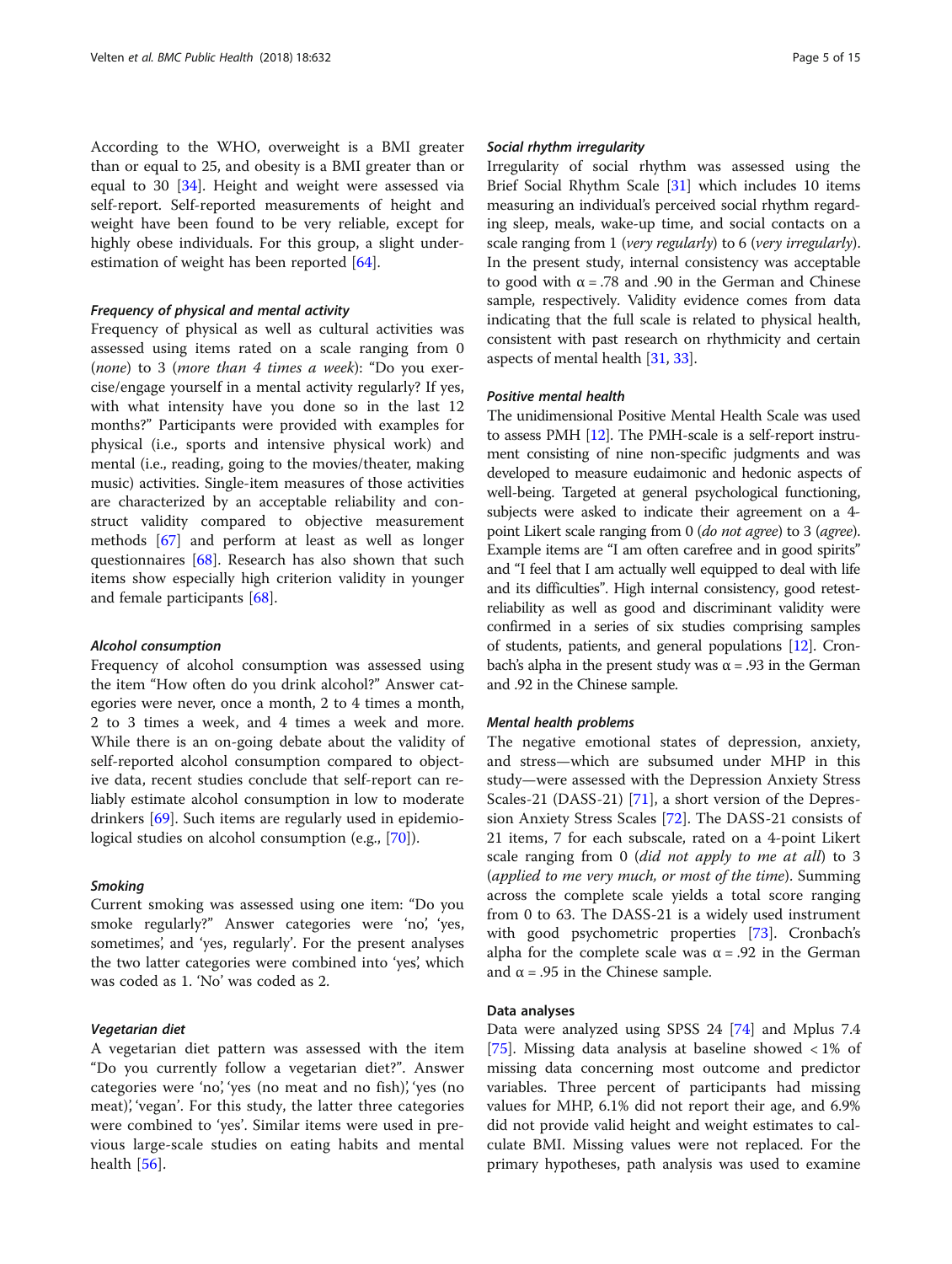whether the lifestyle factors explained current and predicted future PMH and MHP. To evaluate whether the proposed model would fit the data of German and Chinese students equally well, a multi group path analysis was conducted. To control for differences in sample size, a case-control sample of the Chinese students, matched for age and gender, was randomly drawn and included in this analysis. Cohen's  $d$  was calculated as the effect size measure (small effect:  $d \ge .20$ , medium effect:  $d \ge .50$ , large effect:  $d \ge .80$  [[76\]](#page-13-0).

To assess whether the proposed model would fit the data, three fit indices were inspected [\[77\]](#page-13-0). The comparative fit index (CFI) compares the hypothesized model's χ2 with that resulting from the independence model. For an acceptable fit, CFI values above .90 are recommended; a good model fit requires values above .95 [[78](#page-13-0)]. The Root Mean Square Error of Approximation (RMSEA) measures the difference between the reproduced covariance matrix and the population covariance matrix, with values less than .06 reflecting a small approximation error, indicating a good model fit, values between .08 and .10 a mediocre fit and values above .10 a poor model fit [[79](#page-13-0)]. For the standardized root-mean-square residual (SRMR), values smaller than .09 indicated a good fit [\[79](#page-13-0)]. Due to the large sample size, the χ2-values were not interpreted.

# Results

#### Sample characteristics

Table 1 shows the sample characteristics regarding lifestyle variables and mental health outcomes for Chinese and

German participants. In the German sample, no significant differences in baseline PMH,  $t(2977) = 0.08$ ,  $p = .934$ ,  $d = 0.00$ , or MHP,  $t(2622) = 0.08$ ,  $p = .935$ ,  $d = 0.00$ , emerged between baseline-only and other participants, meaning that participation at follow-up was not associated with baseline mental health. In the Chinese sample, baseline-only participants were comparable concerning baseline PMH,  $t(12737) = -1.59$ ,  $p = .111$ ,  $d = 0.03$ , but showed slightly higher levels of baseline MHP,  $t(12304) = 2.21(12304)$ ,  $p = .027$ ,  $d = 0.04$ , than Chinese students who participated at both assessment points. This group difference, however, was very small. For descriptive purposes, Table [2](#page-6-0) shows non-parametric bivariate correlations between all predictor and outcome variables.

# Lifestyle choices and mental health in German students

PMH and MHP were negatively correlated at baseline,  $r = -.55$  (2960),  $p < .001$ , and follow-up,  $r = -.50$  (2960),  $p < .001$ . Explained outcome variance by lifestyle factors at baseline was 13.2% for MHP, and 13.4% for PMH. Baseline lifestyle explained 10.8% of variance in PMH, and 10.5% of variance in MHP. Table [3](#page-6-0) shows the results of the regression paths of the path analysis for the prediction of current and future mental health by lifestyle choices in German students.

# Positive mental health

Female gender, a higher body mass index, smoking, vegetarian diet, and social rhythm irregularity were predictive of lower PMH at baseline. Higher frequency of

Table 1 - Descriptive values of lifestyle factors and mental health at baseline for the German and Chinese samples

|                                              |            | German students |           |            | Chinese students |           |                 |                |      |  |
|----------------------------------------------|------------|-----------------|-----------|------------|------------------|-----------|-----------------|----------------|------|--|
|                                              | $\sqrt{n}$ | M               | SD        | $\sqrt{n}$ | M                | <b>SD</b> | $t$ (df)        | $\mathcal{P}$  | d    |  |
| Lifestyle factors                            |            |                 |           |            |                  |           |                 |                |      |  |
| Body mass index                              | 2981       | 22.88           | 3.87      | 11350      | 20.49            | 2.66      | 39.29 (14461)   | < .001         | 0.65 |  |
| Physical activity (range: 0 to 4)            | 2991       | 2.24            | 1.19      | 12405      | 2.38             | 1.05      | $-6.36(15394)$  | < .001         | 0.10 |  |
| Mental activity (range: 0 to 4)              | 2991       | 2.72            | 1.10      | 12402      | 3.05             | 1.09      | $-14.62(15391)$ | < .001         | 0.24 |  |
| Alcohol frequency (range: 0 to 4)            | 2991       | 1.43            | 1.00      | 12371      | 0.65             | .89       | 42.12 (15360)   | < 0.001        | 0.68 |  |
| Social rhythm irregularity (range: 10 to 60) | 2991       | 29.58           | 9.01      | 12338      | 26.81            | 9.33      | 14.71 (15327)   | < .001         | 0.24 |  |
|                                              | $\sqrt{n}$ | $\%$            |           | n          | %                |           | $x^2$           | р              | d    |  |
| Smoking (% yes)                              | 608        | 20.3            |           | 1355       | 10.9             |           | 191.13(1)       | < .001         | 0.22 |  |
| Vegetarian diet (% yes)                      | 482        | 16.1            |           | 2734       | 22.2             |           | 55.45(1)        | < .001         | 0.12 |  |
|                                              | $\sqrt{n}$ | $\mathcal M$    | <b>SD</b> | n          | M                | <b>SD</b> | $t$ (df)        | р              | d    |  |
| Mental health at baseline                    |            |                 |           |            |                  |           |                 |                |      |  |
| Positive mental health (range: 0 to 27)      | 2979       | 18.13           | 5.46      | 12375      | 19.90            | 5.21      | $-16.52(15352)$ | < .001         | 0.27 |  |
| Mental health problems (range: 0 to 63)      | 2624       | 15.17           | 10.98     | 12306      | 9.50             | 10.14     | 25.65 (14928)   | < .001         | 0.42 |  |
|                                              | $\sqrt{n}$ | М               | SD        | $\sqrt{n}$ | M                | <b>SD</b> | $t$ (df)        | $\overline{p}$ | d    |  |
| Mental health at follow-up                   |            |                 |           |            |                  |           |                 |                |      |  |
| Positive mental health (range: 0 to 27)      | 632        | 18.23           | 5.58      | 8920       | 20.15            | 5.30      | $-8.79(9550)$   | < .001         | 0.18 |  |
| Mental health problems (range: 0 to 63)      | 600        | 14.16           | 10.53     | 8834       | 9.39             | 10.96     | 10.32 (9432)    | < 0.001        | 0.21 |  |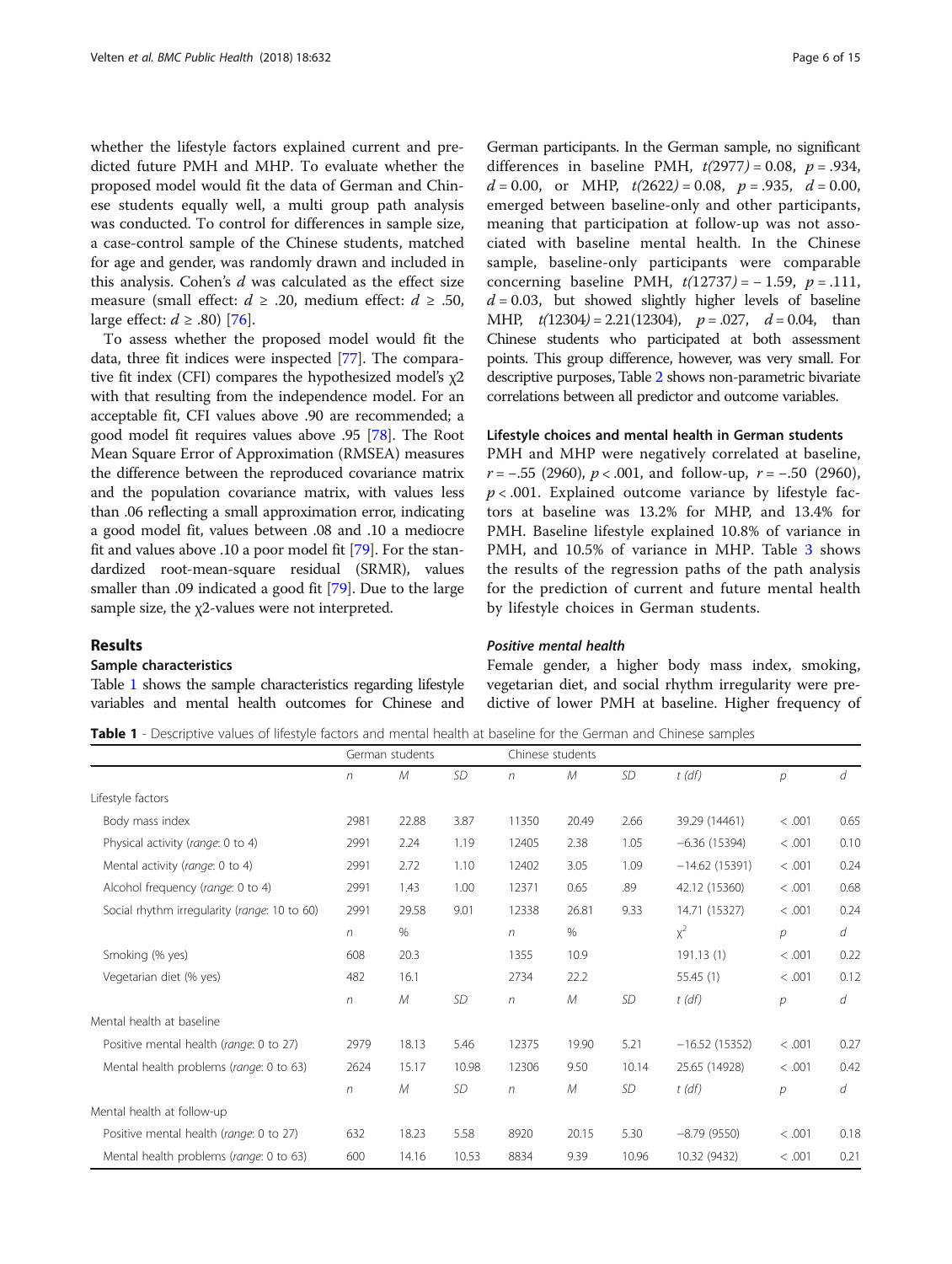| predictors at baseline (German students: Top-right, Chinese students: Bottom-left) |                |           |                     |                       |            |                      |                    |            |            |            |                 |            |           |                      |
|------------------------------------------------------------------------------------|----------------|-----------|---------------------|-----------------------|------------|----------------------|--------------------|------------|------------|------------|-----------------|------------|-----------|----------------------|
|                                                                                    |                |           | 2                   | 3                     | 4          | 5                    | 6                  |            | 8          | 9          | 10 <sup>2</sup> | 11         | 12        | 13                   |
| PMH <sup>a</sup> Baseline                                                          |                |           | $.52***$            | $-.45$ <sup>***</sup> | $-.32***$  | $-.06***$            | $-07***$           | $-.02$     | $.15***$   | $.06***$   | $.03*$          | $-08***$   | $-.06***$ | $-21$ <sup>***</sup> |
| PMH Follow-up                                                                      | 2              | $.33***$  |                     | $-.36***$             | $-.45***$  | $-.06$               | $-.05$             | $-01$      | $.11***$   | .03        | .03             | $-.04$     | $-.02$    | $-19$ <sup>***</sup> |
| MHP <sup>b</sup> Baseline                                                          | 3              | $-42$     | $-.24$ <sup>*</sup> |                       | $.44***$   | $.09***$             | $.04***$           | .01        | $-.11$     | $-.08$ *** | $-.02$          | $.10***$   | $.07***$  | $.22***$             |
| MHP Follow-up                                                                      | $\overline{4}$ | $-.22***$ | $-.41$ ***          | $.29***$              |            | $.10***$             | .01                | $-01$      | $-.08***$  | $-.04$     | $-.09***$       | .03        | .02       | $.18***$             |
| Gender                                                                             | 5              | .00       | $.02*$              | $-02$ <sup>*</sup>    | $-.09***$  |                      | $-.02$             | $-.21$ *** | $-.08***$  | .02        | $-.10***$       | $-.01$     | $.13***$  | $-.02$               |
| Age                                                                                | 6              | $.02***$  | $.05***$            | $-.02$ <sup>**</sup>  | $-.03***$  | $-.02$ <sup>**</sup> |                    | $.14***$   | $-.08$ *** | $-.01$     | $.04***$        | ***<br>.11 | $.05***$  | $.08***$             |
| Body mass index                                                                    | 7              | $.01^*$   | .01                 | .00                   | .00        | $-.20***$            | $.03***$           |            | $-.02$     | $-.01$     | $.03*$          | $.05***$   | $-.06***$ | $.05***$             |
| Physical activity                                                                  | 8              | $.13***$  | $.09***$            | $-.11$ <sup>*</sup>   | $-.06***$  | $-.17***$            | $-.07***$          | $.07***$   |            | $-01$      | $.05***$        | $-.12***$  | $-0.02$   | $-.13***$            |
| Mental activity                                                                    | 9              | $.12***$  | $.09***$            | $-.11$ <sup>'</sup>   | $-.08$ *** | $-.02$ <sup>**</sup> | $-.03***$          | $.02***$   | $.19***$   |            | $.05***$        | $-.03$     | $.07***$  | $-05***$             |
| Alcohol frequency                                                                  | 10             | $-.03***$ | $-.04***$           | $.07***$              | $.09***$   | $-.39***$            | $-.01$             | $.08***$   | $.10***$   | $-.01$     |                 | $.23***$   | .03       | $.04***$             |
| Smoking (no/yes)                                                                   | 11             | $-.05***$ | $-.04***$           | $.08***$              | $.11***$   | $-.31$ ***           | .00                | $.05***$   | $.06***$   | $-.06***$  | $.38***$        |            | $.06***$  | $.12***$             |
| Vegetarian diet (no/yes)                                                           | 12             | $-.01$    | $-03***$            | $.04***$              | $.07***$   | $-.09***$            | $-02$ <sup>*</sup> | .00        | $.04***$   | $-.07***$  | $.07***$        | $.13***$   |           | $.06***$             |
| Irregular social rhythm                                                            | 13             | $-.26***$ | $-.17***$           | $.28***$              | $.16***$   | $-.01$               | $-.07***$          | $-.03***$  | $-.16***$  | $-.13***$  | $.08***$        | $.07***$   | $.02***$  |                      |
|                                                                                    |                |           |                     |                       |            |                      |                    |            |            |            |                 |            |           |                      |

<span id="page-6-0"></span>Table 2 - Nonparametric bivariate correlations (Kendal's tau) between outcome variables at baseline and follow-up and lifestyle predictors at baseline (German students: Top-right, Chinese students: Bottom-left)

 $^*$   $p$  < .05;  $^{\ast\ast}$   $p$  < .01;  $^{\ast\ast}$   $p$  < .001<br><sup>a</sup>positive mental health; <sup>b</sup>mental health problems

|          | Table 3 - Path analysis for the prediction of positive mental health and mental health problems by lifestyle choices in German |  |  |  |  |  |  |  |
|----------|--------------------------------------------------------------------------------------------------------------------------------|--|--|--|--|--|--|--|
| students |                                                                                                                                |  |  |  |  |  |  |  |

| Outcome                               |        |             | Positive mental health (PMH) |        | Mental health problems (MHP) |        |             |         |                |      |
|---------------------------------------|--------|-------------|------------------------------|--------|------------------------------|--------|-------------|---------|----------------|------|
| Fixed effects                         | β      | $SE(\beta)$ | t                            | р      | d                            | β      | $SE(\beta)$ | t       | $\overline{p}$ | d    |
| Cross-sectional analysis              |        |             |                              |        |                              |        |             |         |                |      |
| Gender (male/female)                  | $-.07$ | 0.02        | $-3.85$                      | < .001 | 0.15                         | .11    | 0.02        | 6.05    | < .001         | 0.23 |
| Age                                   | $-.02$ | 0.02        | $-1.27$                      | .204   | 0.05                         | $-.03$ | 0.02        | $-1.52$ | .128           | 0.06 |
| Body mass index                       | $-.04$ | 0.02        | $-2.13$                      | .033   | 0.08                         | .05    | 0.02        | 2.39    | .017           | 0.09 |
| Physical activity                     | .13    | 0.02        | 7.64                         | < .001 | 0.29                         | $-.07$ | 0.02        | $-3.56$ | < .001         | 0.14 |
| Mental activity                       | .08    | 0.02        | 4.43                         | < .001 | 0.17                         | $-.09$ | 0.02        | $-5.24$ | < .001         | 0.20 |
| Alcohol frequency                     | .04    | 0.02        | 2.44                         | .015   | 0.09                         | $-.02$ | 0.02        | $-1.16$ | .245           | 0.04 |
| Smoking (no/yes)                      | $-.05$ | 0.02        | $-2.65$                      | .008   | 0.10                         | .08    | 0.02        | 4.24    | < .001         | 0.16 |
| Vegetarian diet (no/yes)              | $-.05$ | 0.02        | $-2.88$                      | .004   | 0.11                         | .07    | 0.02        | 3.64    | < .001         | 0.14 |
| Social rhythm irregularity            | $-.26$ | 0.02        | $-15.33$                     | < .001 | 0.59                         | .28    | 0.02        | 15.50   | < .001         | 0.60 |
| Longitudinal analysis                 |        |             |                              |        |                              |        |             |         |                |      |
| Baseline positive mental health (PMH) | .55    | 0.03        | 16.61                        | < .001 | 0.64                         | $-.09$ | 0.04        | $-2.19$ | .028           | 0.08 |
| Baseline mental health problems (MHP) | $-.12$ | 0.04        | $-3.22$                      | .001   | 0.12                         | .52    | 0.04        | 14.02   | < .001         | 0.54 |
| Gender (male/female)                  | $-.05$ | 0.03        | $-1.51$                      | .130   | 0.06                         | .08    | 0.03        | 2.45    | .014           | 0.09 |
| Age                                   | $-.02$ | 0.03        | $-0.56$                      | .573   | 0.02                         | .00    | 0.03        | $-0.05$ | .963           | 0.00 |
| Body mass index                       | $-.03$ | 0.03        | $-1.11$                      | .265   | 0.04                         | .03    | 0.03        | 0.77    | .442           | 0.03 |
| Physical activity                     | .03    | 0.03        | 0.82                         | .414   | 0.03                         | .03    | 0.03        | 0.76    | .447           | 0.03 |
| Mental activity                       | $-.03$ | 0.03        | $-1.15$                      | .251   | 0.04                         | .00    | 0.03        | $-0.04$ | .970           | 0.00 |
| Alcohol frequency                     | $-.02$ | 0.03        | $-0.51$                      | .610   | 0.02                         | $-.02$ | 0.03        | $-0.70$ | .481           | 0.03 |
| Smoking (no/yes)                      | .00    | 0.03        | 0.11                         | .910   | 0.00                         | .03    | 0.03        | 1.01    | .311           | 0.04 |
| Vegetarian diet (no/yes)              | .05    | 0.03        | 1.62                         | .105   | 0.06                         | $-.05$ | 0.03        | $-1.60$ | .111           | 0.06 |
| Social rhythm irregularity            | $-.09$ | 0.03        | $-2.72$                      | .007   | 0.10                         | .08    | 0.04        | 2.19    | .028           | 0.08 |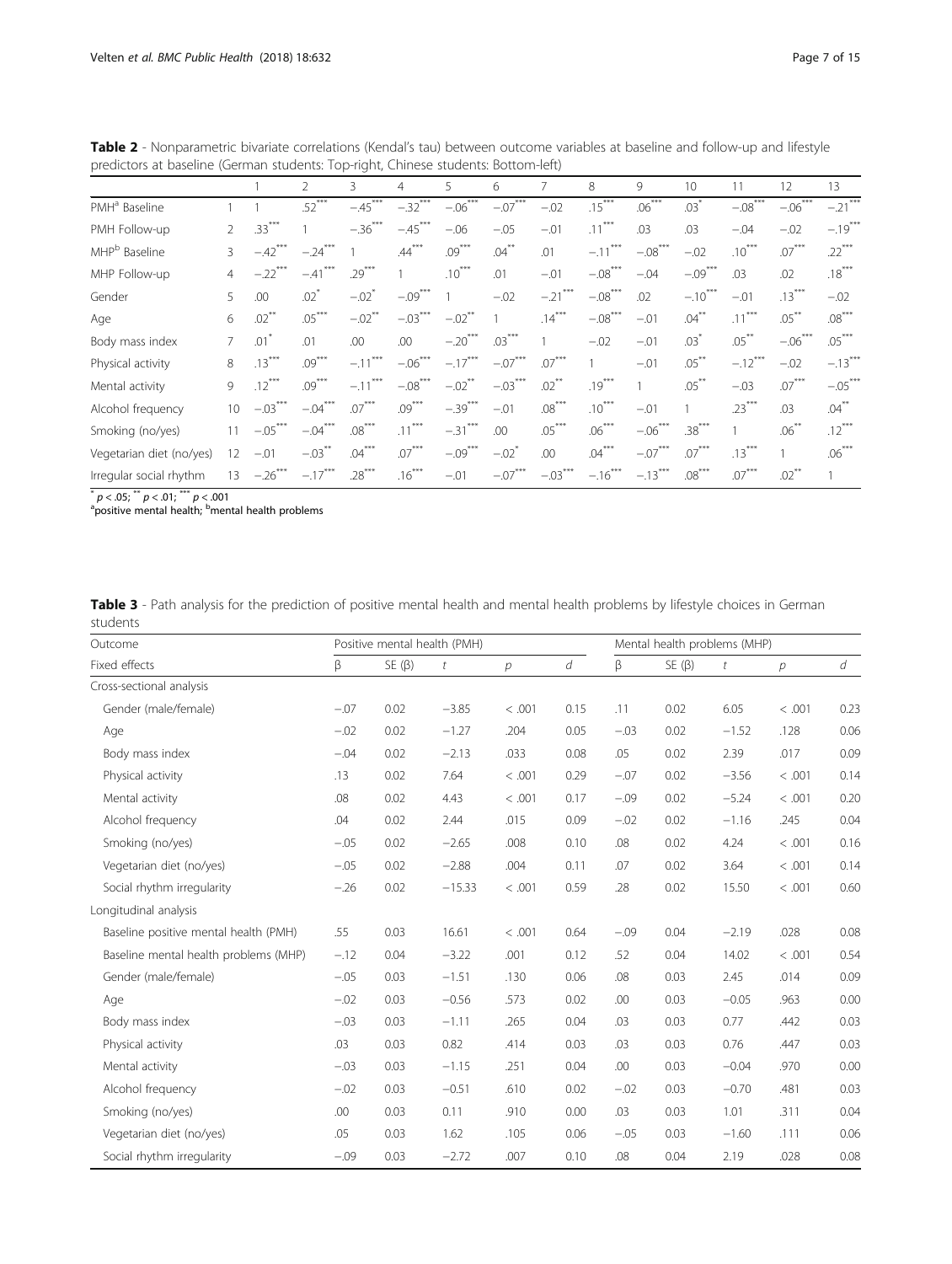physical activity, mental activity, and alcohol consumption were positive predictors of baseline PMH. Effects were mostly small. Somewhat larger effects were found for physical activity  $(d = 0.29)$  and social rhythm irregularity ( $d = 0.59$ ). PMH and MHP were both predictive of PMH at follow-up. In addition, only social rhythm irregularity was a negative predictor of future PMH.

#### Mental health problems

Male gender, a higher body mass index, smoking, a vegetarian diet, and an irregular social rhythm were positive, physical and mental activity were negative predictors of baseline MHP. Effects were small, except for social rhythm irregularity which had a medium-sized effect  $(d = 0.68)$ . PMH and MHP were both predictive of MHP at follow-up. In addition, being female and having a more irregular social rhythm at baseline were positive predictors of future MHP.

#### Lifestyle and mental health in Chinese students

PMH and MHP were negatively correlated at baseline,  $r = -.39$  (10803),  $p < .001$ , and follow-up,  $r = -.36$ (10803),  $p < .001$ . Explained outcome variance by lifestyle factors at baseline was 12.8% for PMH, and 16.1% for MHP. Baseline lifestyle explained 6.4% of variance in PMH, and 8.1% of variance in MHP. Table 4 shows the results of the regression paths of the path analysis for the prediction of current and future mental health in Chinese students.

# Positive mental health

At baseline, a higher frequency of alcohol consumption, smoking, and a higher social rhythm irregularity were predictive of lower PMH. Being older and reporting a higher frequency of physical and mental activities were positive predictors of PMH. Effects were mostly small. A medium effect was found for social rhythm irregularity  $(d = 0.62)$ . PMH and MHP were both predictive of PMH at follow-up. In addition, male gender, older age, and higher frequency of physical and mental activities were positive predictors of future PMH. Vegetarian diet and a more irregular social rhythm were negative predictors of future PMH. All effects of lifestyle factors on future PMH were small.

# Mental health problems

At baseline, female gender, a higher body mass index, more frequent alcohol consumption, smoking, a

Table 4 - Path analysis for the prediction of positive mental health and mental health problems by lifestyle choices in Chinese students

| Outcome                               |        |             | Positive mental health (PMH) |                | Mental health problems (MHP) |        |             |          |               |      |
|---------------------------------------|--------|-------------|------------------------------|----------------|------------------------------|--------|-------------|----------|---------------|------|
| Fixed effects                         | β      | $SE(\beta)$ | t                            | $\overline{p}$ | d                            | β      | $SE(\beta)$ | t        | $\mathcal{P}$ | d    |
| Cross-sectional analysis              |        |             |                              |                |                              |        |             |          |               |      |
| Gender (male/female)                  | .01    | 0.01        | 0.70                         | .487           | 0.01                         | $-.01$ | 0.01        | $-1.08$  | .279          | 0.02 |
| Age                                   | .02    | 0.01        | 2.36                         | .018           | 0.05                         | $-.03$ | 0.01        | $-2.81$  | .005          | 0.05 |
| Body mass index                       | .01    | 0.01        | 0.97                         | .332           | 0.01                         | .03    | 0.01        | 3.42     | .001          | 0.07 |
| Physical activity                     | .09    | 0.01        | 9.40                         | < .001         | 0.18                         | $-.04$ | 0.01        | $-4.62$  | < .001        | 0.09 |
| Mental activity                       | .07    | 0.01        | 7.05                         | < .001         | 0.14                         | $-.09$ | 0.01        | $-9.77$  | < .001        | 0.19 |
| Alcohol frequency                     | $-.04$ | 0.01        | $-4.12$                      | < .001         | 0.08                         | .10    | 0.01        | 9.28     | < .001        | 0.18 |
| Smoking (no/yes)                      | $-.03$ | 0.01        | $-2.85$                      | .004           | 0.05                         | .06    | 0.01        | 5.69     | < .001        | 0.11 |
| Vegetarian diet (no/yes)              | .00    | 0.01        | 0.07                         | .943           | 0.00                         | .06    | 0.01        | 6.68     | < .001        | 0.13 |
| Social rhythm irregularity            | $-.29$ | 0.01        | $-32.32$                     | .000           | 0.62                         | .31    | 0.01        | 35.12    | < .001        | 0.68 |
| Longitudinal analysis                 |        |             |                              |                |                              |        |             |          |               |      |
| Baseline positive mental health (PMH) | .35    | 0.01        | 31.79                        | < .001         | 0.61                         | $-.12$ | 0.01        | $-10.18$ | < .001        | 0.20 |
| Baseline mental health problems (MHP) | $-.08$ | 0.01        | $-7.17$                      | < .001         | 0.14                         | .23    | 0.01        | 19.36    | < .001        | 0.37 |
| Gender (male/female)                  | .03    | 0.01        | 3.03                         | .002           | 0.06                         | $-.12$ | 0.01        | $-10.18$ | < .001        | 0.20 |
| Age                                   | .06    | 0.01        | 5.58                         | < .001         | 0.11                         | $-.02$ | 0.01        | $-2.17$  | .030          | 0.04 |
| Body mass index                       | $-.01$ | 0.01        | $-0.99$                      | .321           | 0.02                         | $-.01$ | 0.01        | $-0.83$  | .406          | 0.02 |
| Physical activity                     | .04    | 0.01        | 3.27                         | .001           | 0.06                         | $-.01$ | 0.01        | $-0.91$  | .365          | 0.02 |
| Mental activity                       | .03    | 0.01        | 2.82                         | .005           | 0.05                         | $-.04$ | 0.01        | $-3.74$  | < .001        | 0.07 |
| Alcohol frequency                     | .00    | 0.01        | $-0.03$                      | .975           | 0.00                         | .03    | 0.01        | 2.15     | .031          | 0.04 |
| Smoking (no/yes)                      | .00    | 0.01        | 0.27                         | .784           | 0.01                         | .06    | 0.01        | 5.05     | < .001        | 0.10 |
| Vegetarian diet (no/yes)              | $-.02$ | 0.01        | $-2.28$                      | .022           | 0.04                         | .06    | 0.01        | 5.65     | < .001        | 0.11 |
| Social rhythm irregularity            | $-.05$ | 0.01        | $-4.73$                      | < .001         | 0.09                         | .03    | 0.01        | 2.66     | .008          | 0.05 |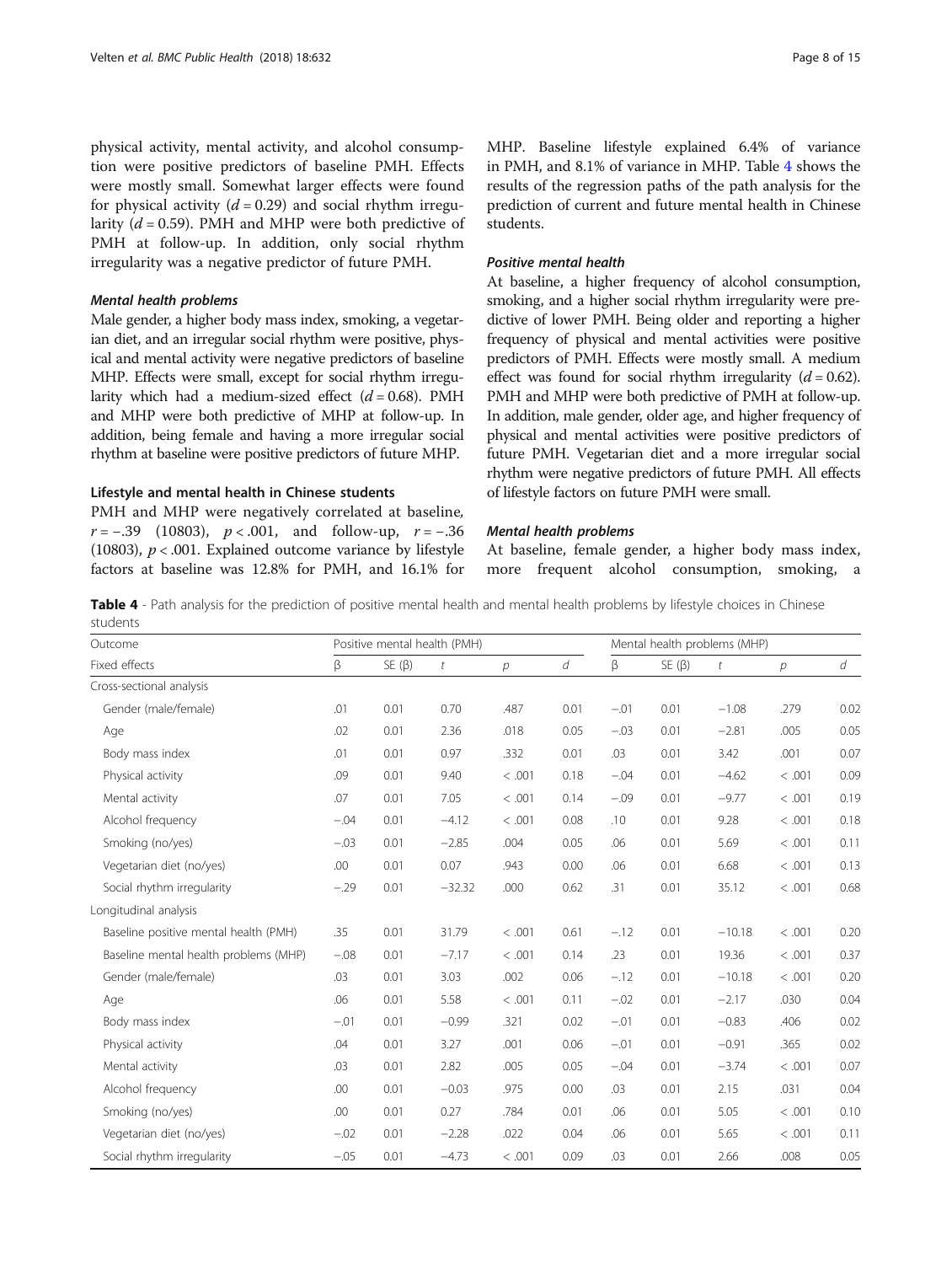vegetarian diet, and an irregular social rhythm were positive, frequency of physical and mental activities as well as higher age were negative predictors of MHP. Effects were small, except for social rhythm irregularity which had a medium-sized effect  $(d = 0.68)$ . PMH and MHP were both predictive of MHP at follow-up. In addition, younger and female participants, those with fewer mental activities, more frequent alcohol consumption, smokers, vegetarians, and those having a more irregular social rhythm reported higher MHP at follow-up. All effects of lifestyle factors on future MHP were small.

#### Lifestyle and mental health across samples

To evaluate the impact of lifestyle choices for PMH and MHP across samples, a multi-group path analysis was conducted including all German participants ( $n = 2800$ ) as well as a randomly selected sample of Chinese students  $(n = 2745)$  that was matched for age and gender (see Additional file [2](#page-11-0)). While correlations between PMH and MHP, intercepts, and residual variances were allowed to differ, all regression paths were set equal between countries. Different indices supported a good fit of this model (RMSEA = .043, CFI = .955, SRMR = .048). In German and Chinese students, explained outcome variance by lifestyle factors at baseline was 12.5% and 11.2% for PMH, and 11.9% and 13.1% for MHP, respectively. Lifestyle at baseline explained 5.8% and 6.0% of variance in future PMH, and 7.6% and 8.5% of variance in future MHP in German and Chinese students. Table 5 shows the results of the regression paths of the path analysis for the prediction of current and future mental health in our multi-group model of German and Chinese students.

# Positive mental health

At baseline, female gender, a higher body mass index, smoking, a vegetarian diet, and a more irregular social rhythm were predictive of lower PMH. In addition, higher frequencies of physical and mental activities were positive predictors of PMH. Effects were small, except for social rhythm irregularity which had a medium effect on PMH ( $d = 0.56$ ). PMH was a positive and MHP were a negative predictor of PMH at follow-up. In addition, reporting higher frequency of physical activities was a positive predictor, while a more irregular social rhythm was a negative predictor of future PMH. All effects of lifestyle factors on future PMH were small.

Table 5 - Multi-group path analysis for the prediction of positive mental health and mental health problems by lifestyle factors in German and Chinese students (matched data set)

| Outcome                      |        | Positive mental health (PMH) |                  |        | Mental health problems (MHP) |        |             |                  |                |      |  |
|------------------------------|--------|------------------------------|------------------|--------|------------------------------|--------|-------------|------------------|----------------|------|--|
| Fixed effects                | β      | $SE(\beta)$                  | $\boldsymbol{t}$ | p      | d                            | β      | $SE(\beta)$ | $\boldsymbol{t}$ | $\overline{p}$ | d    |  |
| Cross-sectional analysis     |        |                              |                  |        |                              |        |             |                  |                |      |  |
| Gender (male/female)         | $-.04$ | 0.01                         | $-2.71$          | .007   | 0.07                         | .04    | 0.01        | 3.29             | .001           | 0.09 |  |
| Age                          | .00    | 0.02                         | $-0.11$          | .916   | 0.00                         | $-.05$ | 0.02        | $-3.19$          | .001           | 0.09 |  |
| Body mass index              | $-.03$ | 0.02                         | $-2.15$          | .031   | 0.06                         | .06    | 0.02        | 3.83             | < .001         | 0.10 |  |
| Physical activity            | .12    | 0.01                         | 8.45             | < .001 | 0.23                         | $-.05$ | 0.01        | $-3.25$          | .001           | 0.09 |  |
| Mental activity              | .07    | 0.01                         | 4.92             | < .001 | 0.13                         | $-.06$ | 0.01        | $-4.87$          | < .001         | 0.13 |  |
| Alcohol frequency            | .00    | 0.02                         | 0.03             | .974   | 0.00                         | .03    | 0.02        | 2.37             | .018           | 0.06 |  |
| Smoking (no/yes)             | $-.06$ | 0.02                         | $-4.13$          | < .001 | 0.11                         | .10    | 0.02        | 6.43             | < .001         | 0.17 |  |
| Vegetarian diet (no/yes)     | $-.03$ | 0.01                         | $-2.31$          | .021   | 0.06                         | .07    | 0.01        | 6.15             | < .001         | 0.16 |  |
| Social rhythm irregularity   | $-.27$ | 0.01                         | $-20.98$         | < .001 | 0.56                         | .27    | 0.01        | 21.08            | < .001         | 0.56 |  |
| Longitudinal analysis        |        |                              |                  |        |                              |        |             |                  |                |      |  |
| Positive mental health (PMH) | .42    | 0.02                         | 19.99            | < .001 | 0.53                         | $-.11$ | 0.02        | $-5.22$          | < .001         | 0.14 |  |
| Mental health problems (MHP) | $-.14$ | 0.02                         | $-6.18$          | < .001 | 0.17                         | .39    | 0.02        | 17.49            | < .001         | 0.48 |  |
| Gender                       | .00    | 0.02                         | 0.16             | .870   | 0.00                         | $-.06$ | 0.02        | $-2.75$          | .006           | 0.07 |  |
| Age                          | .04    | 0.02                         | 1.84             | .065   | 0.05                         | $-.05$ | 0.02        | $-2.22$          | .027           | 0.06 |  |
| Body mass index              | $-.04$ | 0.02                         | $-1.81$          | .070   | 0.05                         | $-.03$ | 0.02        | $-1.10$          | .273           | 0.03 |  |
| Physical activity            | .04    | 0.02                         | 1.97             | .048   | 0.05                         | $-.02$ | 0.02        | $-0.96$          | .335           | 0.03 |  |
| Mental activity              | $-.01$ | 0.02                         | $-0.49$          | .624   | 0.01                         | $-.01$ | 0.02        | $-0.24$          | .808           | 0.01 |  |
| Alcohol frequency            | $-.04$ | 0.02                         | $-1.79$          | .074   | 0.05                         | .03    | 0.02        | 1.49             | .136           | 0.04 |  |
| Smoking (no/yes)             | .02    | 0.02                         | 0.83             | .406   | 0.02                         | .09    | 0.02        | 3.61             | < .001         | 0.10 |  |
| Vegetarian diet (no/yes)     | .00    | 0.02                         | 0.24             | .810   | 0.01                         | .03    | 0.02        | 1.63             | .103           | 0.04 |  |
| Social rhythm irregularity   | $-.05$ | 0.02                         | $-2.44$          | .015   | 0.07                         | .06    | 0.02        | 2.81             | .005           | 0.08 |  |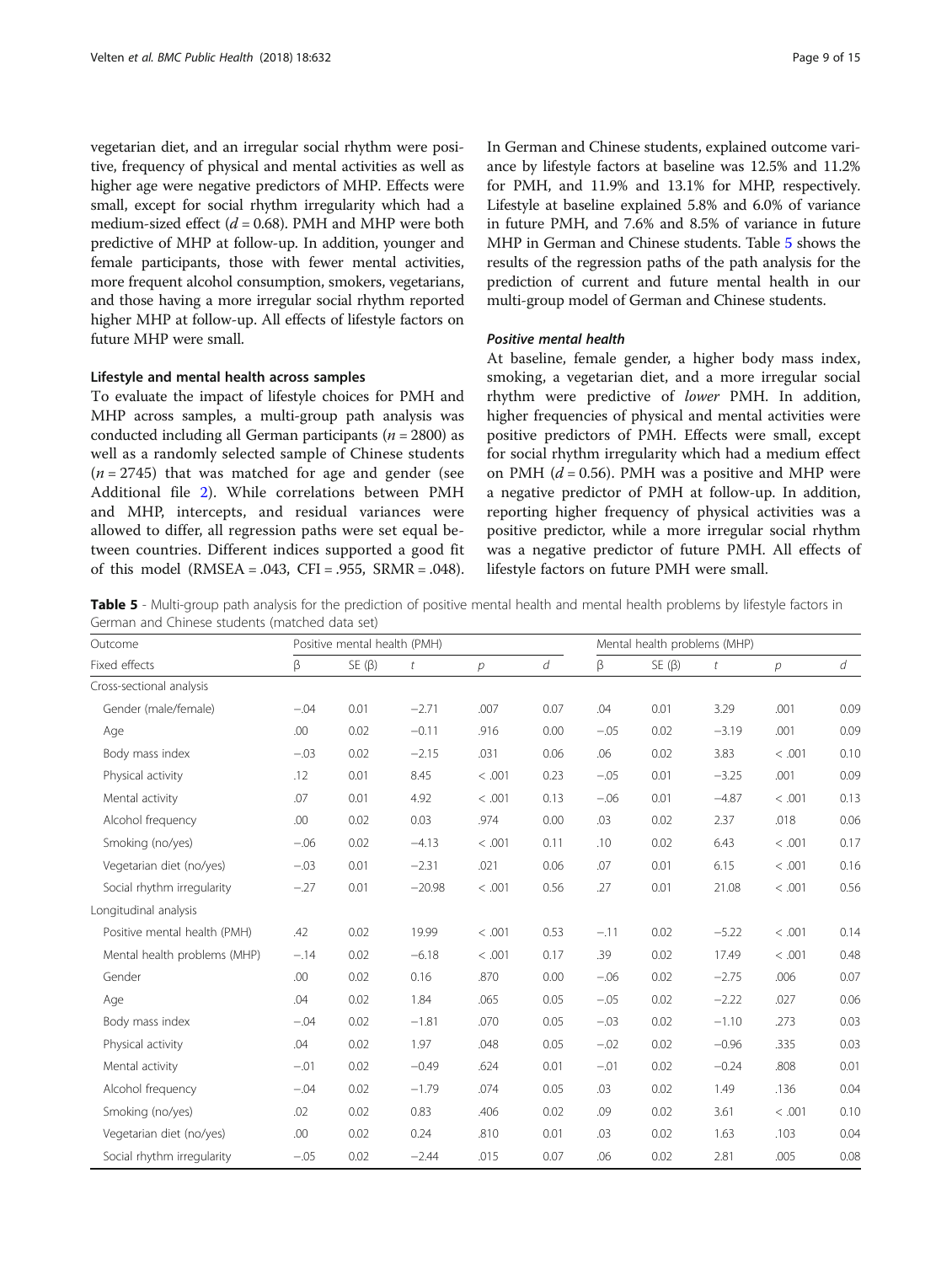# Mental health problems

At baseline, female gender, higher body mass index, more frequent alcohol consumption, smoking, a vegetarian diet, and an irregular social rhythm were positive, older age and a higher frequency of physical and mental activities were negative predictors of MHP. Effects were small, except for social rhythm irregularity which had a medium-sized effect on MHP  $(d = 0.56)$ . PMH was a negative and MHP were a positive predictor of MHP at follow-up. In addition, female gender, younger age, smoking, and having a more irregular social rhythm at baseline were positive predictors of future MHP. All effects of lifestyle factors on future MHP were small.

# **Discussion**

The primary objective of this study was to evaluate the predictive value of a broad range of lifestyle choices for PMH and MHP in a cross-cultural study using two longitudinal student samples from Germany and China. In both samples, the lifestyle factors under investigation explained a substantial amount of variance in mental health outcomes at baseline and at follow-up. In a multi-group model including samples of German and Chinese students that were matched for gender and age, some lifestyle choices—physical activities, smoking, and social rhythm irregularity—were predictive of future PMH and/or MHP even when controlling for age, gender, and baseline mental health. A good fit of this multi-group model indicated that, overall, the impact of lifestyle on PMH and MHP was comparable across countries. These findings suggest that choosing healthier lifestyle behaviors can increase psychological well-being and reduce symptoms of depression, anxiety, and stress. We found, however, some differences in lifestyle between German and Chinese students as well as a differential impact of certain lifestyle choices on the mental health of the two groups. In the following section, we will first describe differences in lifestyle and mental health between the two student samples and proceed to discuss which hypotheses were supported cross-culturally or within one of our samples.

# Lifestyle choices in German and Chinese students

German and Chinese students lead different lifestyles. Medium to large group differences were found for BMI and alcohol consumption, with higher values for German compared to Chinese students. Despite increasing levels of overweight and obesity in Asian children, adolescents, and adults, high BMI [[80\]](#page-13-0) are still much more prevalent in Europe than in Asia [[81\]](#page-13-0). In addition, Germany is among the countries with the highest alcohol consumption rates worldwide [[82\]](#page-13-0). China has undergone substantial social and economic changes with increasing urbanization, changes to traditional family structure, and developments towards a free market which have been accompanied by an increase in alcohol consumption [\[83\]](#page-13-0) and changed dietary habits shifting away from high-carbohydrate foods toward high-fat, high-energy density foods [[84\]](#page-13-0). Our findings, however, suggest that on an absolute level, German students still surpass their Chinese counterparts with respect to these two lifestyle factors.

The remaining differences, even though statistically significant, were minimal. Chinese students reported engaging in mental and physical activities more frequently, as well as having a more regular social rhythm. Fewer Chinese students were smokers. Overall, Chinese students lead a somewhat healthier lifestyle than German students except for more Chinese participants indicating a vegetarian diet. It may, however, be an oversimplification to devaluate a meat-free diet as an unhealthy lifestyle choice as positive effects of a vegetarian diet on physical health are well documented [[85](#page-13-0)] and research on the relationship between vegetarianism and mental health is still in its infancy (see the following section for more information).

# Mental health in German and Chinese students

Chinese students showed higher levels of PMH at baseline than their German counterparts  $(d = 0.27)$ . When comparing these findings to a previous study that included three population-based samples in Germany, Russia, and the United States, both student samples scored significantly lower than all of these samples [\[31](#page-12-0)]. This finding can not only be explained by the small, but significant correlation between age and PMH. In other words, these findings support the notion that college students report higher mental disorder prevalence rates than the general population [[86\]](#page-13-0). Regarding birth cohorts, psychopathology among college students increased [\[87](#page-14-0)].

With respect to MHP at baseline, differences between German and Chinese students were even larger  $(d = 0.42)$ . Again, German students showed values that were substantially higher than those reported in a representative study in Germany [[31\]](#page-12-0). Surprisingly, Chinese students reported much fewer MHP than expected based on previous studies using the DASS-21 in Asian samples [\[88](#page-14-0)]. A potential explanation could be the face-to-face assessment method used in our Chinese sample, which might lead to more socially desirable responding and lower levels of MHP compared to online surveys [\[89\]](#page-14-0).

#### Lifestyle choices and mental health across countries

Lifestyle choices assessed in this study explained a small to medium amount of PMH and MHP variance in both German and Chinese students at baseline. Effect sizes were comparable to those found in another cross-sectional study that investigated a similar set of predictors of life satisfaction and MHP in a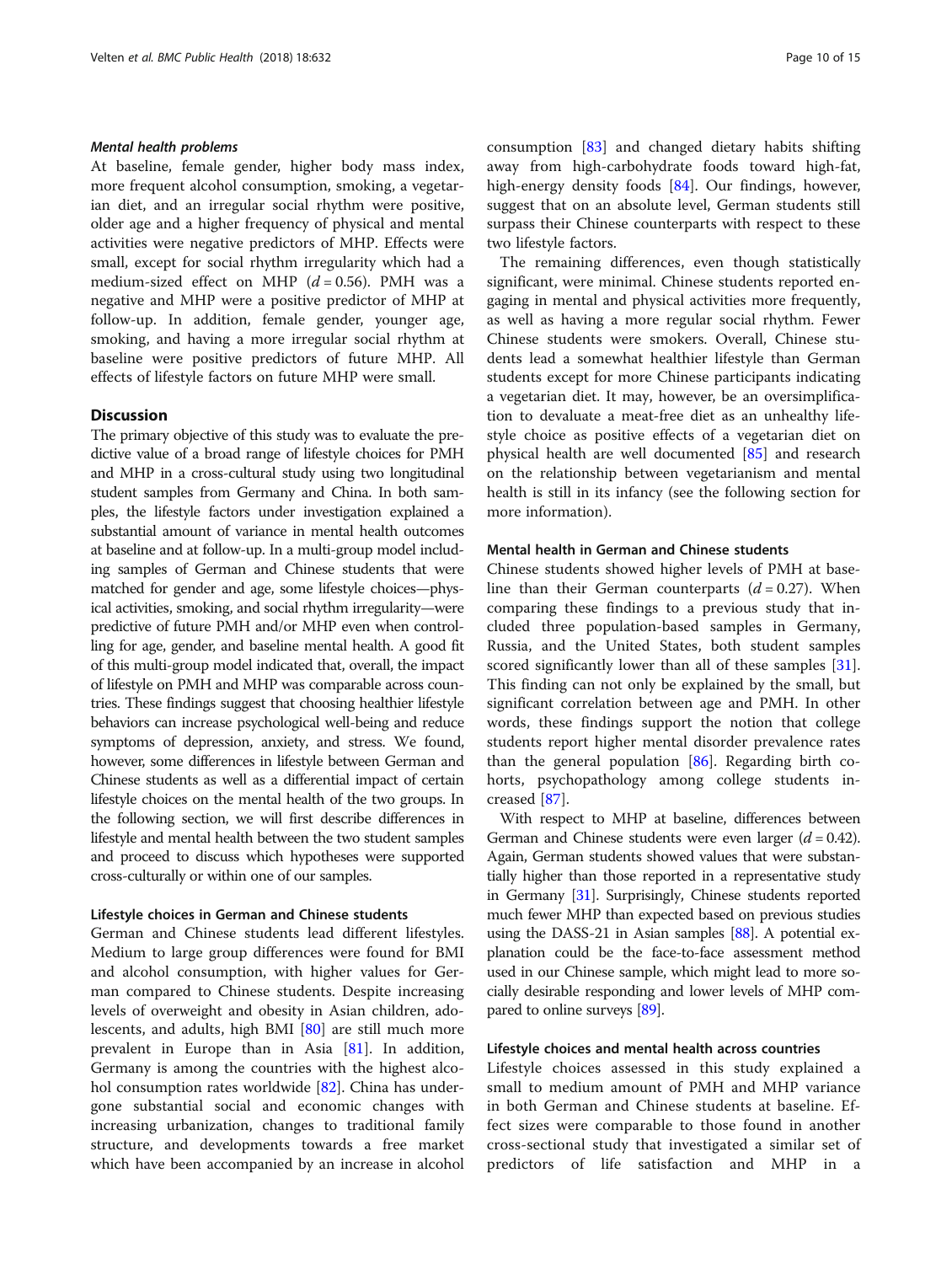population-based sample of German adults [\[33](#page-13-0)]. Lifestyle choices explained a small amount of variance in PMH and MHP at follow-up even when controlling for baseline mental health. Thus, other variables, that were not included in the study such as socioeconomic factors, could explain more variance. Next to lifestyle choices that are manifested in behaviors, internal factors, like personality (e.g. neuroticism or extraversion) [[90\]](#page-14-0), positive factors (e.g., resilience or social support) [[91](#page-14-0)], and cognitive as well as emotional processes (e.g. rumination or other emotion-regulation strategies) [\[92,](#page-14-0) [93](#page-14-0)] also influence PMH and MHP.

#### Body mass index

The predictive value of BMI for PMH differed between samples: While a higher BMI was indicative of more MHP in both countries, only in Germany it was associated with lower PMH as well. While all effect sizes were small, the predictive value of BMI for mental health at both time-points was somewhat higher in German than in Chinese students. These findings might be related to the, on average, higher level of BMI and its greater variance in Germany. A substantial number of Chinese students were underweight (BMI < 18.5), (21.7% vs. 6.4% in the German sample), which is a known risk factor for MHP [[94\]](#page-14-0). To reduce complexity, a quadratic polynomial of BMI was not added to our analyses. In order to further investigate the impact of underweight, normal weight, and overweight on PMH and MHP in (Chinese) college students future studies should include different BMI variables (i.e., linear and quadratic terms).

#### Physical and mental activities

As hypothesized, both physical and mental activities were independently predictive of higher PMH and fewer MHP at baseline. Both variables were also predictive of future PMH in Chinese students above and beyond baseline mental health. In our multi-group model, physical activity was associated with increases in PMH from baseline to follow-up. Our findings underline the importance of exercise, sports, and cultural or mental leisure-time activities [[33](#page-13-0), [39,](#page-13-0) [43](#page-13-0)] for psychological wellbeing as well as for the prevention of mental disorders. Effects were small but compared to other lifestyle choices, the impact of both variables on PMH and MHP was the second and third largest in size. These findings imply that lifestyle interventions that aim to increase physical activities could not only strengthen students' physical health (i.e., reduce overweight) [[14\]](#page-12-0), but may also improve mental health outcomes [[95\]](#page-14-0).

#### Alcohol consumption

Although previous evidence concerning alcohol consumption and mental health was mixed [[25,](#page-12-0) [46\]](#page-13-0), we assumed that

more frequent alcohol consumption would be associated with more MHP and lower PMH in our student samples. Our hypothesis was supported only in the Chinese sample. In German students, more frequent drinking was indeed predictive of higher PMH and was not a predictor of MHP. In other words, German students who reported more frequent drinking, showed greater psychological well-being. Previous studies indicated that positive associations between alcohol intake and mental health are moderated by other confounding variables [[48\]](#page-13-0). Thus, it seems unlikely that the alcohol intake itself is responsible for improved mental health. A possible explanation might be that German students who consume alcohol on a regular basis, exhibit other social or trait characteristics (e.g., higher socioeconomic status, more social support, more openness to experience) that are related to higher PMH and fewer MHP.

#### Smoking

Our assumptions concerning smoking being associated with more MHP and lower PMH were supported. Using longitudinal data, smoking was a positive predictor of MHP in Chinese students as well as our multi-group model. In other words, students who were smokers at baseline, reported an increase in symptoms of depression, anxiety, and stress from baseline to follow-up. In both samples and across both assessment points, smoking was more strongly associated with MHP than with PMH. Further dissemination of smoking cessation programs might help more college students to cease smoking and thereby not only improve their physical, but also their mental health [[96](#page-14-0)].

#### Vegetarian diet

As hypothesized, students who reported a vegetarian diet had lower PMH and more MHP compared to other participants. This finding is in line with a previous study in German adults [[56\]](#page-13-0) and is especially interesting as rates of vegetarians were high in both of our student samples (16% in German and 22% in Chinese students). Although effects were small, in Chinese students a vegetarian diet was also a significant predictor of future PMH and MHP when controlling for other lifestyle choices, age, gender, and baseline mental health. This finding contradicts the proposition that many individuals become vegetarians in order to cope with ongoing mental health issues [[56](#page-13-0)]. A possible explanation is that—similar to the positive effect of alcohol consumption on German students' mental health—a vegetarian diet might be related to other factors not assessed in this study (e.g., a lower socioeconomic status or worrying and rumination about animal suffering) which mediate this relationship.

#### Irregular social rhythm

As expected, a more irregular social rhythm—not going to bed or eating meals at a similar time every day—was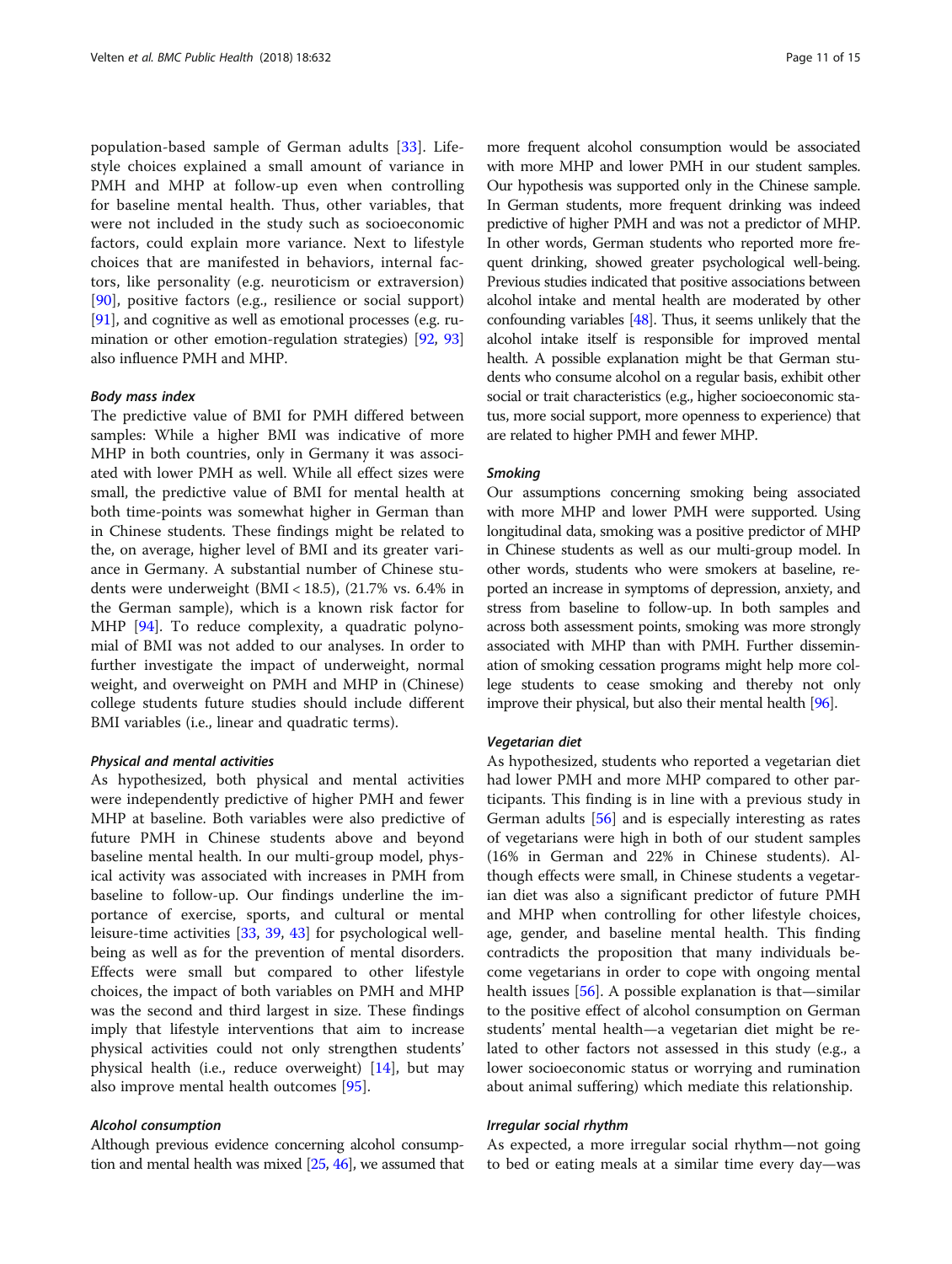<span id="page-11-0"></span>predictive of lower PMH and more MHP in both samples. Compared to other lifestyle choices, social rhythm irregularity showed the strongest associations with mental health across samples  $(d > 0.55)$ . In line with the social zeitgeber theory (Zeitgeber is German for time– giver), disruptions in time-cues that trigger the body's patterns of biological and social behavior can lead to increased MHP [\[97,](#page-14-0) [98](#page-14-0)]. Our findings suggest that more irregular social rhythms—that may be typical in college students who must deal with varying course schedules, periods of intensive learning, part-time jobs, and nonlecture periods—can be detrimental to students' mental health across countries.

#### Implications

This study supports the cross-cultural relevance of lifestyle for students' mental health by suggesting that some lifestyle choices may be more relevant for PMH and MHP than others. As a more regular social rhythm was predictive of future mental health in Chinese and German students, more precise measures including ambulatory assessment methods should be applied to assess this factor with more precision and to minimize recall biases. Use of a more precise instrument, like the Social Rhythm Metric [[99](#page-14-0)], can help distinguish between frequency and regularity of social activities. The same is true for mental/cultural activities which were also predictive of future mental health in Chinese students. As most studies into receptive (e.g., reading, listening to music) and creative (i.e., playing an instrument) leisure time activities have been conducted in Western countries (i.e., Norway) [\[43\]](#page-13-0), more studies are needed to identify which cultural/mental activities are accessible and beneficial to mental well-being in Asian students. For many individuals, young-adulthood is a phase of transition which can be characterized by the pursuit of educational opportunities and employment prospects as well as development of personal relationships which can foster personal growth but may also lead to stress that precipitates the onset or recurrence of MHP [\[100](#page-14-0)]. From a public health perspective, it may be promising for campuses to promote low-barrier lifestyle interventions (e.g., [[97](#page-14-0)]) to improve not only students' physical, but also mental health. Such programs or interventions may be especially useful to reach the large number of students with MHP who do not seek out services that directly address mental health issues (i.e., psychological counselling centers) [\[101](#page-14-0)].

# Limitations

Some limitations reduce the validity and reliability of our findings. The use of student samples precludes generalization of our findings to other populations (i.e., older individuals or those with lower education levels). While baseline mental health of individuals who did not to participate at follow-up was similar to individuals who have partaken in both assessment points, it might be possible that individuals whose mental health worsened over the course of the study period were less inclined to participate again. Lifestyle choices explained only a small to medium amount of variance in MHP and PMH. Thus, other factors not included in this study might also be relevant for students' mental health. Although we aimed to include a broad range of lifestyle factors, some aspects such as religious activities, game playing, or travel were not assessed [[102](#page-14-0)]. Furthermore, we did not ask the participants whether they carried out their activities alone or with others, a factor that impacts the relationship between lifestyle choices and mental health, especially in men [[44\]](#page-13-0). While our outcome variables as well as social rhythm irregularity were assessed with carefully constructed psychometric instruments, body mass index, physical and mental activities, alcohol consumption, smoking, vegetarian diet, and body mass index were assessed with only one item each. In a study combining daily diary entries as well as retrospective single-item self-reports of different behaviors, students' alcohol use was reliably assessed via single-item selfreport. Similar single-item measures have been used in several previous studies [[67](#page-13-0)], and have exhibited sufficient reliability and validity; memory biases and socially desirable responding may, however, have had an additional effect on these items.

# Conclusion

Investigating a broad range of lifestyle choices in German and Chinese students showed that lifestyle has a significant impact on students' psychological, emotional, and social well-being as well as on symptoms of mental health difficulties. Across samples, a lower body mass index, more frequent physical and mental activities, nonsmoking, a non-vegetarian diet, and a more regular social rhythm were associated with better mental health. While some differences between German and Chinese students emerged, a multi-group model showed that most lifestyle factors predict students' mental health similarly across countries. As some lifestyle choices—physical activity, non-smoking, and a more regular social rhythm—predicted the state of future mental health when controlling for age, gender, and baseline mental health, interventions promoting lifestyle changes in students may be effective in improving students' mental health.

# Additional files

[Additional file 1:](https://doi.org/10.1186/s12889-018-5526-2) Complete\_dataset. Complete data set of Chinese and German students. (XLS 5085 kb)

[Additional file 2:](https://doi.org/10.1186/s12889-018-5526-2) Matched\_dataset. Complete data set of Chinese and German students. (XLS 1756 kb)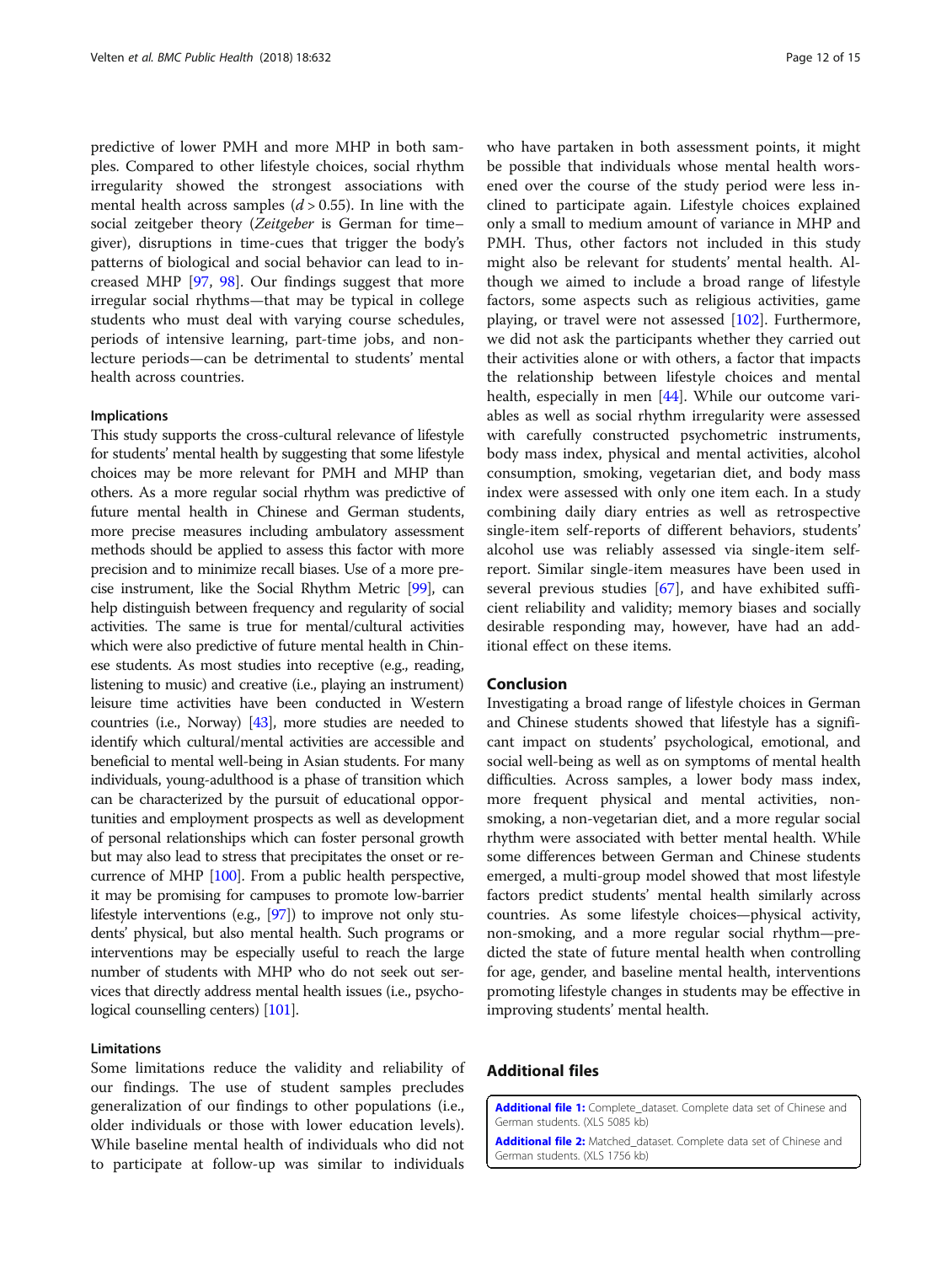#### <span id="page-12-0"></span>Abbreviations

BMI: Body mass index; CFI: Comparative Fit Index; DASS-21: Depression Anxiety Stress Scales 21; MHP: Mental health problems; PMH: Positive mental health; RMSEA: Root Mean Square Error of Approximation; SRMR: Standardized Root-Mean-Square Residual

#### Funding

The current study was financially supported through the Alexander von Humboldt Professorship awarded to Jürgen Margraf by the Alexander von Humboldt-Foundation. We also acknowledge support by the DFG Open Access Publication Funds of the Ruhr-Universität Bochum.

#### Availability of data and material

All data generated or analyzed during this study are included in this published article [and its Additional files].

#### Authors' contributions

JV was the lead author and undertook the statistical analysis. JM supervised the paper and gave advice on paper structure. JV, SS and JM supervised the study. JM and JV were responsible for funding acquisition. AB, AW, and SS advised on the research approach and statistical analysis. All authors made substantial contributions to the interpretation of data. All authors reviewed the draft manuscript, provided critical comments, and suggested additional analyses. JV finalised the manuscript which was subsequently approved by all authors. All authors agreed to be accountable for all aspects of the work.

#### Ethics approval and consent to participate

Depending on the data assessment method, participants gave their informed consent written or online after being informed about anonymity and voluntariness of the survey. All procedures were carried out in accordance with the provisions of the World Medical Association Declaration of Helsinki (2013). The Ethics Committee of the Faculty of Psychology of the Ruhr-Universität Bochum approved the study in total. Since the data were anonymized from the beginning of data collection, no statement by an ethics committee was required in China. The participating Chinese Universities were informed and acknowledged the approval by the German ethics board. The Chinese sample included students below age 18. Chinese laws grant inscribed University students of all ages the rights to decide for themselves about study-related issues including participation in studies. Thus, no consent to participate was collected from the parents or guardians.

#### Competing interests

The author(s) declare that they have no competing interests.

#### Publisher's Note

Springer Nature remains neutral with regard to jurisdictional claims in published maps and institutional affiliations.

# Received: 29 March 2018 Accepted: 27 April 2018 Published online: 16 May 2018

#### References

- Herrman H, Saxena S, Moodie R. Promoting mental health: concepts, emerging evidence, practice: a report of the World Health Organization, Department of Mental Health and Substance Abuse in collaboration with the Victorian Health Promotion Foundation and the University of Melbourne: World Health Organization; 2005.
- 2. Wittchen HU, Jacobi F, Rehm J, Gustavsson A, Svensson M, Jönsson B, et al. The size and burden of mental disorders and other disorders of the brain in Europe 2010. Eur Neuropsychopharmacol. 2011;21:655–79.
- 3. World Health Organization. Mental health: strengthening our response. Fact sheet Nr. 220. Geneva: World Health Organization; 2014.
- 4. Keyes CLM. Mental illness and/or mental health? Investigating axioms of the complete state model of health. J Consult Clin Psychol. 2005;73:539–48.
- 5. Vaillant GE. Positive mental health: is there a cross-cultural definition? World Psychiatry. 2012;11:93–9.
- Schönfeld P, Brailovskaia J, Bieda A, Zhang XC, Margraf J. The effects of daily stress on positive and negative mental health: mediation through self-efficacy. Int J Clin Heal. 2016;16:1–10.
- 7. American Psychiatric Association. Diagnostic and statistical manual of mental disorders. 5th revision ed. Washington, DC; 2013.
- 9. Keyes CLM. Social well-being. Soc Psychol. 1998:121–40.
- 10. Waterman AS. Two conceptions of happiness: contrasts of personal expressiveness (eudaimonia) and hedonic enjoyment. J Pers Soc Psychol. 1993;64:678–91.
- 11. Keyes CLM, Shmotkin D, Ryff CD. Optimizing well-being: the empirical encounter of two traditions. J Pers Soc Psychol. 2002;82:1007–22.
- 12. Lukat J, Margraf J, Lutz R, van der Veld WM, Becker ES. Psychometric properties of the positive mental health scale (PMH-scale). BMCPsychol. 2016;4:8.
- 13. World Health Organization. What is a healthy lifestyle? 1999. p. 1–24. Available from: [http://apps.who.int/iris/bitstream/10665/108180/1/EUR\\_ICP\\_](http://apps.who.int/iris/bitstream/10665/108180/1/EUR_ICP_LVNG_01_07_02.pdf) [LVNG\\_01\\_07\\_02.pdf](http://apps.who.int/iris/bitstream/10665/108180/1/EUR_ICP_LVNG_01_07_02.pdf)
- 14. Fogelholm M. Physical activity, fitness and fatness: relations to mortality, morbidity and disease risk factors. A systematic review. Obes Rev. 2010;11:202–21.
- 15. Bygren LO, Weissglas G, Wikström B-M, Konlaan BB, Grjibovski A, Karlsson A-B, et al. Cultural participation and health: a randomized controlled trial among medical care staff. Psychosom Med. 2009;71:469–73.
- 16. Bygren LO, Konlaan BB, Johansson S. Attendance at cultural events, reading books or periodicals, and making music or singing in a choir as determinants for survival: Swedish interview survey of living conditions. BMJ Br Med J. 1996;313:1577–80.
- 17. Schane RE, Ling PM, Glantz SA. Health effects of light and intermittent smoking a review. Circulation. 2010;121:1518–22.
- 18. Ronksley PE, Brien SE, Turner BJ, Mukamal KJ, Ghali WA. Association of alcohol consumption with selected cardiovascular disease outcomes: a systematic review and meta-analysis. BMJ Br Med J. 2011;342:d671.
- 19. Harriss DJ, Atkinson G, George K, Tim Cable N, Reilly T, Haboubi N, et al. Lifestyle factors and colorectal cancer risk (1): systematic review and metaanalysis of associations with body mass index. Color Dis. 2009;11:547–63.
- 20. Scarborough P, Nnoaham KE, Clarke D, Capewell S, Rayner M. Modelling the impact of a healthy diet on cardiovascular disease and cancer mortality. J Epidemiol Community Heal. 2012;66:420–6.
- 21. Harriss DJ, Atkinson G, Batterham A, George K, Tim Cable N, Reilly T, et al. Lifestyle factors and colorectal cancer risk (2): a systematic review and metaanalysis of associations with leisure-time physical activity. Color Dis. 2009;11:689–701.
- 22. Sattelmair J, Pertman J, Ding EL, Kohl HW, Haskell W, Lee I-M. Dose response between physical activity and risk of coronary heart disease a meta-analysis. Circulation. 2011;124:789–95.
- 23. He FJ, Nowson CA, MacGregor GA. Fruit and vegetable consumption and stroke: meta-analysis of cohort studies. Lancet. 2006;367:320–6.
- 24. Jonsdottir IH, Rödjer L, Hadzibajramovic E, Börjesson M, Ahlborg G. A prospective study of leisure-time physical activity and mental health in Swedish health care workers and social insurance officers. Prev Med. 2010;51:373–7.
- 25. Xu Q, Courtney M, Anderson D, Courtney M. A longitudinal study of the relationship between lifestyle and mental health among midlife and older women in Australia: findings from the healthy aging of women study. Health Care Women Int. 2010;31:1082–96.
- 26. Scott KM, Bruffaerts R, Simon GE, Alonso J, Angermeyer M, de Girolamo G, et al. Obesity and mental disorders in the general population: results from the world mental health surveys. Int J Obes. 2008;32:192–200.
- 27. Headey B, Muffels R, Wagner GG. Choices which change life satisfaction: similar results for Australia, Britain and Germany. Soc Indic Res. 2013;112:725–48.
- 28. Chaney EH, Chaney JD, Wang MQ, Eddy JM. Lifestyle behaviors and mental health of American adults. Psychol Rep. 2007;100:294–302.
- 29. Hamer M, Stamatakis E, Steptoe A. Dose-response relationship between physical activity and mental health: the Scottish health survey. Br J Sport Med. 2009;43:1111–4.
- 30. Rohrer JE, Pierce JR Jr, Blackburn C, et al. Lifestyle and mental health. Prev Med. 2005;40:438–43.
- 31. Margraf J, Lavallee KL, Zhang XC, Schneider S. Social rhythm and mental health: a cross-cultural comparison. PLoS One. 2016;11:e0150312.
- 32. Cai D, Zhu M, Lin M, Zhang XC, Margraf J. The bidirectional relationship between positive mental health and social rhythm in college students: a three-year longitudinal study. Front Psychol. 2017;8:1–7.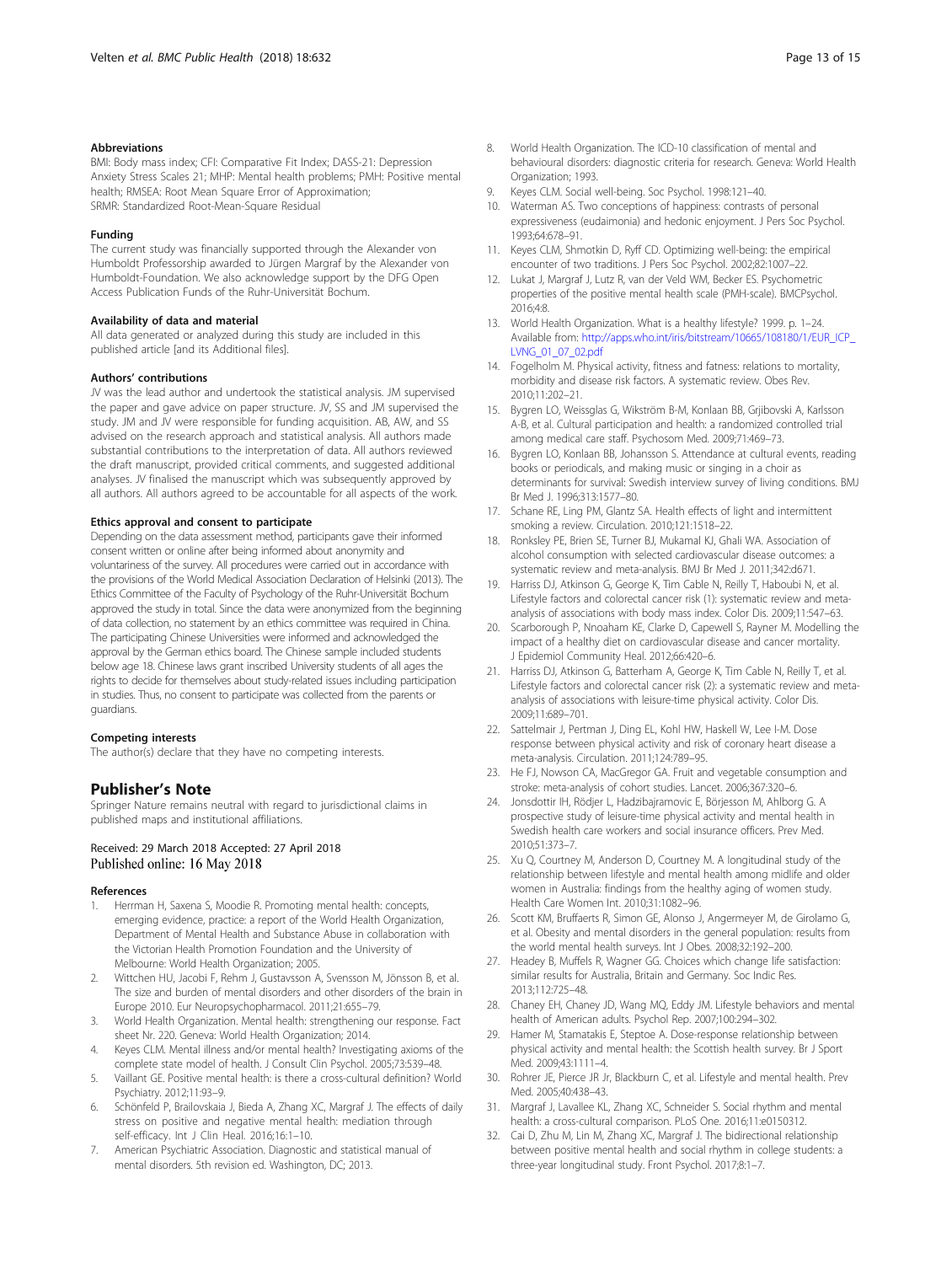- <span id="page-13-0"></span>33. Velten J, Lavallee KL, Scholten S, Meyer AH, Zhang XC, Schneider S, et al. Lifestyle choices and mental health: a representative population survey in Germany. BMC Psychol. 2014;2:2.
- 34. World Health Organization. Obesity: preventing and managing the global epidemic. Geneva: World Health Organization; 2000.
- 35. Kelly SJ, Daniel M, Dal Grande E, Taylor A. Mental ill-health across the continuum of body mass index. BMC Public Health. 2011;11:765.
- 36. McCallum J. The SF-36 in an Australian sample: validating a new, generic health status measure. Aust N Z J Public Health. 1995;19:160–6.
- 37. Pavot W, Diener E. Review of the satisfaction with life scale. Psychol Assess. 1993;5:164–72.
- 38. Luppino FS, de Wit LM, Bouvy PF, Stijnen T, Cuijpers P, Penninx BW, Zitman FG. Overweight, obesity, and depression. Arch Gen Psychiatry. 2010;67:220–9.
- 39. Mammen G, Faulkner G. Physical activity and the prevention of depression: a systematic review of prospective studies. Am J Prev Med. 2013;45:649–57.
- 40. Herring MP, O'Connor PJ, Dishman RK. The effect of exercise training on anxiety symptoms among patients: a systematic review. Arch Intern Med. 2010;170:321–31.
- 41. Babyak M, Blumenthal JA, Herman S, Khatri P, Doraiswamy M, Moore K, et al. Exercise treatment for major depression: maintenance of therapeutic benefit at 10 months. Psychosom Med. 2000;62:633–8.
- 42. Netz Y, Wu M-J, Becker BJ, Tenenbaum G. Physical activity and psychological well-being in advanced age: a meta-analysis of intervention studies. Psychol Aging. 2005;20:272–84.
- 43. Cuypers K, Krokstad S, Lingaas Holmen T, Skjei Knudtsen M, Bygren LO, Holmen J. Patterns of receptive and creative cultural activities and their association with perceived health, anxiety, depression and satisfaction with life among adults: the HUNT study, Norway. J Epidemiol Community Heal. 2012;66:698–703.
- 44. Takeda F, Noguchi H, Monma T, Tamiya N. How possibly do leisure and social activities impact mental health of middle-Aged adults in Japan? An evidence from a national longitudinal survey. PLoS One. 2015;10:e0139777.
- 45. Kötter T, Tautphäus Y, Obst KU, Voltmer E, Scherer M. Health-promoting factors in the freshman year of medical school: a longitudinal study. Med Educ. 2016;50:646–56.
- 46. Rodgers B, Korten AE, Jorm AF, Christensen H, Henderson S, Jacomb PA. Risk factors for depression and anxiety in abstainers, moderate drinkers and heavy drinkers. Addiction. 2000;95:1833–45.
- 47. Skogen JC, Harvey SB, Henderson M, Stordal E, Mykletun A. Anxiety and depression among abstainers and low-level alcohol consumers. The Nord-Trøndelag health study. Addiction. 2009;104:1519–29.
- 48. Massin S, Kopp P. Is life satisfaction hump-shaped with alcohol consumption? Evidence from Russian panel data. Addict Behav. 2014;39:803–10.
- 49. Kinnunen T, Haukkala A, Korhonen T, Quiles ZN, Spiro A, Garvey AJ. Depression and smoking across 25 years of the normative aging study. Int J Psychiatry Med. 2006;36:413–26.
- 50. Lien L, Satatun Å, Heyerdahl S, Søgaard AJ, Bjertness E. Is the relationship between smoking and mental health influenced by other unhealthy lifestyle factors? Results from a 3-year follow-up study among adolescents in Oslo, Norway. J Adolesc Health. 2009;45:609–17.
- 51. Taylor G, McNeill A, Girling A, Farley A, Lindson-Hawley N, Aveyard P. Change in mental health after smoking cessation: systematic review and meta-analysis. BMJ. 2014;348:g1151.
- 52. Weinhold D, Chaloupka FJ. Smoking status and subjective well-being. Tob Control. 2017;26:195–201.
- 53. Tjora T, Hetland J, Aaroe LE, Wold B, Wiium N, Oeverland S. The association between smoking and depression from adolescence to adulthood. Addiction. 2014;109:1022–30.
- 54. McKenzie M, Olsson CA, Jorm AF, Romaniuk H, Patton GC. Association of adolescent symptoms of depression and anxiety with daily smoking and nicotine dependence in young adulthood: findings from a 10-year longitudinal study. Addiction. 2010;105:1652–9.
- 55. Baines S, Powers J, Brown WJ. How does the health and well-being of young Australian vegetarian and semi-vegetarian women compare with non-vegetarians? Public Health Nutr. 2007;10:436–42.
- 56. Michalak J, Zhang XC, Jacobi F. Vegetarian diet and mental disorders: results from a representative community survey. Int J Behav Nutr Phys Act. 2012;9:67.
- 57. Refsum H, Yajnik CS, Gadkari M, Schneede J, Vollset SE, Örning L, et al. Hyperhomocysteinemia and elevated methylmalonic acid indicate a high prevalence of cobalamin deficiency in Asian Indians. Am J Clin Nutr. 2001; 74:233–41.
- 58. Jagannath A, Peirson SN, Foster RG. Sleep and circadian rhythm disruption in neuropsychiatric illness. Curr Opin Neurobiol. 2013;23:888–94.
- McClung CA. Circadian genes, rhythms and the biology of mood disorders. Pharmacol Ther. 2007;114:222–32.
- 60. McClung CA. How might circadian rhythms control mood? Let me count the ways. Biol Psychiatry. 2013;74:242–9.
- 61. Lieverse R, de Vries R, Hoogendoorn AW, Smit JH, Hoogendijk WJG. Social support and social rhythm regularity in elderly patients with major depressive disorder. Am J Geriatr Psychiatry. 2013;21:1144–53.
- 62. Sutherland C. Introduction: German politics and society from a cosmopolitan perspective. Ger Polit Soc. 2011;29:1–19.
- 63. Markus HR, Kitayama S. Culture and the self: implications for cognition, emotion, and motivation. Psychol Rev. 1991;98:224–53.
- 64. Gorber, SC, Tremblay, M, Moher, D, & Gorber, B. A comparison of direct vs. self-report measures for assessing height, weight and body mass index: a systematic review. Obes Rev. 2007;8(4):307–26.
- 65. Jin S, Zheng J, Xin Z. The structure and characteristics of contemporary Chinese values. Acta Psychol Sin. 2009;41:1000–14.
- 66. Brislin RW. Back-translation for cross-cultural research. J Cross-Cult Psychol. 1970;1:185–216.
- 67. Milton K, Bull FC, Bauman A. Reliability and validity testing of a single-item physical activity measure. Br J Sport Med. 2011;45:203–8.
- 68. Wanner M, Probst-Hensch N, Kriemler S, Meier F, Bauman A, Martin BW. What physical activity surveillance needs: validity of a single-item questionnaire. Br J Sports Med. 2014;48:1570–6.
- 69. Gmel G, Rehm J. Measuring alcohol consumption. Contemp Drug Probl. 2004;31:467.
- 70. Skogen JC, Knudsen AK, Hysing M, Wold B, Sivertsen B. Trajectories of alcohol use and association with symptoms of depression from early to late adolescence: the Norwegian longitudinal health behaviour study. Drug Alcohol Rev. 2016;35:307–16.
- 71. Henry JD, Crawford JR. The short-form version of the depression anxiety stress scales (DASS-21): construct validity and normative data in a large non-clinical sample. Br J Clin Psychol. 2005;44:227–39.
- 72. Lovibond PF, Lovibond SH. The structure of negative emotional states: comparison of the depression anxiety stress scales (DASS) with the Beck depression and anxiety inventories. Behav Res Ther. 1995;33:335–43.
- 73. Shea TL, Tennant A, Pallant JF. Rasch model analysis of the depression, anxiety and stress scales (DASS). BMC Psychiatry. 2009;9:21.
- 74. IBM. IBM SPSS statistics for Macintosh. Armonk, NY: IBM Corp; 2012.
- 75. Muthén LK, Muthén BO. Mplus User's Guide. 8th ed. Muthén & Muthén: Los Angeles; 1988-2017.
- 76. Cohen J. Statistical power analysis for the behavioral sciences. 2nd ed. Hillsdale: Erlbaum; 1988.
- 77. Hu L, Bentler PM. Cutoff criteria for fit indexes in covariance structure analysis: conventional criteria versus new alternatives. Struct Equ Model. 1999;6:1–55.
- 78. RC MC, Browne MW, Sugawara HM. Power analysis and determination of sample size for covariance structure modeling. Psychol Methods. 1996, 1:130.
- 79. Hu L, Bentler PM. Fit indices in covariance structure modeling: sensitivity to underparameterized model misspecification. Psychol Meth. 1998;3:424–53.
- 80. NCD Risk Factor Collaboration. Worldwide trends in body-mass index, underweight, overweight, and obesity from 1975 to 2016: a pooled analysis of 2416 population-based measurement studies in 128.9 million children, adolescents, and adults. Lancet. 2016;390:2627–42.
- 81. Yusuf S, Hawken S, Ounpuu S, Bautista L, Franzosi MG, Commerford P, et al. Obesity and the risk of myocardial infarction in 27,000 participants from 52 countries: a case-control study. Lancet. 2005;366:1640–9.
- 82. World Health Organization. Global status report on alcohol and health, 2014. Geneva: World Health Organization; 2014.
- 83. Cochrane J, Chen H, Conigrave KM, Hao W. Alcohol use in China. Alcohol. 2003;38:537–42.
- 84. Du S, Mroz TA, Zhai F, Popkin BM. Rapid income growth adversely affects diet quality in China - particularly for the poor! Soc Sci Med. 2004;59:1505–15.
- Appleby L, Warner R, Whitton A, Faragher B. A controlled study of fluoxetine and cognitive-behavioural counselling in the treatment of postnatal depression. BMJ. 1997;314:932.
- 86. Alonso J, Angermeyer MC, Bernert S, Bruffaerts R, Brugha TS, Bryson H, et al. Prevalence of mental disorders in Europe: results from the European study of the epidemiology of mental disorders (ESEMeD) project. Acta Psychiatr Scand. 2004;109:21–7.